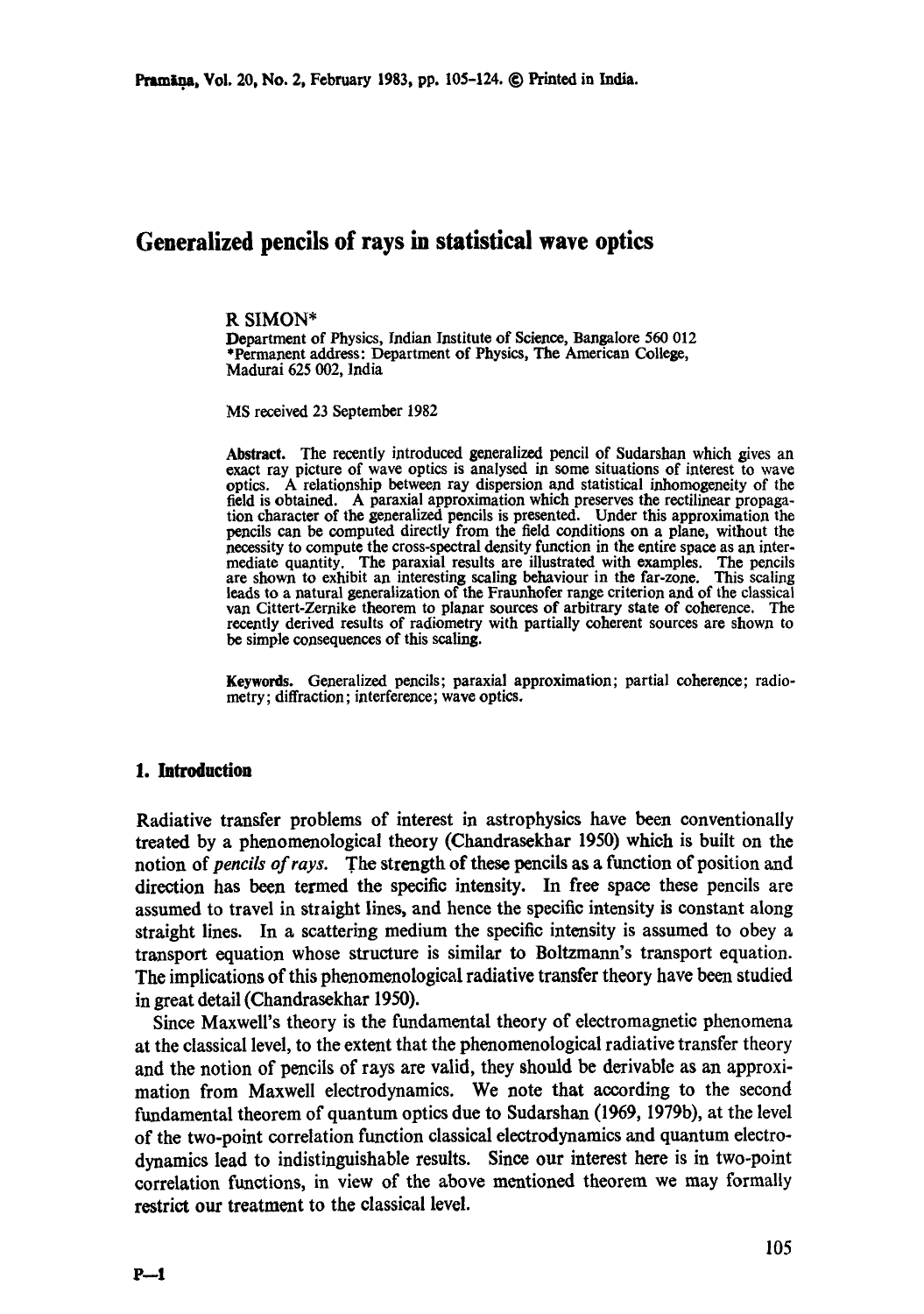Following the pioneering work of Wolf (1976), there have been several attempts by Sudarshan (1979b, 1980, 1981) and others (Zubairy and Wolf 1977; Fante 1981; Zubairy 1981) to clarify the relationship between the phenomenological radiative transfer theory and dectrodynamics. Clearly, the basic problem is to identify a linear functional of the two-point correlation function of the electromagnetic field which possesses all or almost all the properties attributed to the phenomenological pencils. In the phenomenological theory, the pencils due to different frequencies add without interference. Since absence of interference between different frequency components in the two-point correlation function corresponds to time stationarity (Born and Wolf 1970), it becomes clear that what is to be looked for is a linear functional of the cross-spectral density function of a time stationary ensemble. Two such functionals have been studied by Wolf and Sudarshan respectively. Each of these functionals, for a field of arbitrary state of coherence, satisfies only some of the properties of the phenomenological pencils. For instance, the linear functional studied by Sudarshan is not positive definite whereas the phenomenological specific intensity is. Now it is generally believed that there exists no linear functional of the cross-spectral density function which satisfies all the properties of the phenomenological pencils.

Sudarshan (1979a) has shown that by generalizing the notion of pencils of rays to include *bothpradipa rays* (pencils with positive strength) and *tamasic rays* (pencils with negative strength), time stationary free space wave fields of arbitrary state of coherence can be described in an exact way as collection of *generalized pencils of rays* travelling in straight lines, thus obtaining an exact ray picture of wave optics. He has interpreted the well-known far-field solutions of typical diffraction and interference configurations in terms of these generalized pencils. However, this powerful geometric picture has so far not been exploited in optics research. A probable reason is that to compute the generalized pencils the cross-spectral density in the entire space must be known. We show that under a paraxial approximation the generalized pencils can be computed directly from the field conditions in the 'source plane' without the necessity to compute the cross-spectial density in the entire space as an intermediate quantity.

In many problems of interest in optics, the wave field (in the form of the complex field amplitude or the cross-spectral density function) is given in a plane, which one may take without loss of generality to be the plane  $z=0$ ; and one is interested in calculating the wave field in the half space  $z \ge 0$ , satisfying the Sommerfeld radiation condition at infinity. We note that this kind of geometry includes the entire range of diffraction problems, beam propagation and radiometry with sources of arbitrary state of coherence. It should also be noted that for most of these problems the paraxial approximation yields adequate results.

In the present paper, we study a paraxial approximation which greatly simplifies the computation of the generalized pencils, and leads to an interesting scaling behaviour of the pencils in the far-zone. Section 2 starts with the definition of the generalized pencils. The pencils corresponding to the interference of a pair of plane waves are computed. A direct relationship between *ray dispersion and*  statistical inhomogeneity of the field is derived. In § 3, we present a paraxial approximation to the generalized pencils. This approximation preserves the straight line propagation character of the exact pencils. Both pradipa and tamasic rays survive this approximation. Under this approximation, the generalized pencils in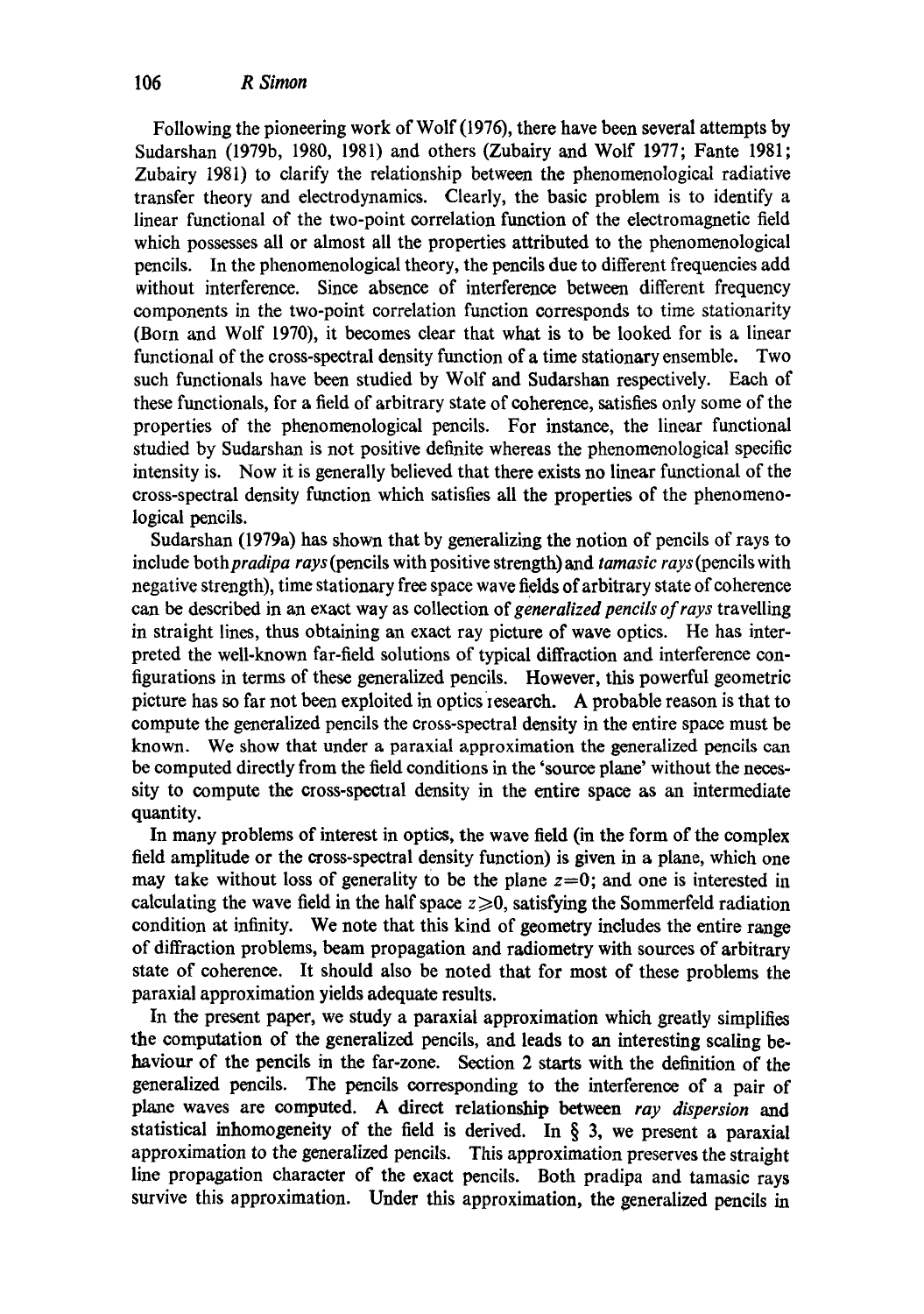the half space  $z\geq 0$  can be computed directly from the field conditions in the plane  $z=0$ , without the need to compute the wave field in the entire space as an intermediate quantity. To be specific, the strength of the generalized pencils through points in the plane  $z = 0$  is shown to be related to a two-dimensional Fourier transform of the cross-spectral density function in that plane; these pencils are shown to travel in straight lines into the half space  $z > 0$ . Thus the pencils through an arbitrary point in  $z > 0$  can be constructed using simple geometry. And then, the quantities of interest in wave optics can be readily computed from the pencils so constructed; thus making the generalized pencils a practical tool for waveoptical computations. Conditions for the validity of the paraxial approximation are given. In  $\S 4$ , these paraxial results are applied to some typical situations of interest in elementary wave optics.

In  $\S$  5, the pencils are shown to exhibit an interesting scaling behaviour in the farzone. This scaling behaviour leads to a natural generalization of the Fraunhofer range criterion to sources of arbitrary state of coherence. A generalization of the classical van Cittert-Zernike theorem (van Cittert 1934; Zernike 1938; Klauder and Sudarshan 1968) to sources of arbitrary state of coherence is obtained as a direct consequence of this scaling. It is also shown that the well-known results of radiometry of partially coherent sources, which are usually derived using wave-optical methods, can be obtained in an degant and easier way as simple consequences of this scaling behaviour.

A scalar treatment ignoring polarization is presented for simplicity.

# **2. The generalized pencils and ray dispersion in free space**

In a time-stationary ensemble different frequency components do not interfere. Such an ensemble can be conveniently described through the hermitian cross-spectral density function (Born and Wolf 1970)  $\overline{\Gamma}(\mathbf{r}_1, \mathbf{r}, w)$  defined by

$$
\left\langle \phi_{w}^{*}(\mathbf{r}_{1})\phi_{w}(\mathbf{r}_{2})\right\rangle =\overline{\Gamma}(\mathbf{r}_{1},\mathbf{r}_{2};w)\,\delta\left(w-w'\right) \tag{1}
$$

where  $\phi_w$  (r) is the analytic signal at r due to radiation of frequency w. The angular brackets denote ensemble average. The parametric dependence on w will be suppressed henceforth. The cross-spectral density in a plane  $z =$  constant will be denoted by  $\overline{\Gamma}_z$  ( $\rho_1$ ,  $\rho_2$ ), where

$$
\boldsymbol{\rho}_i = (x_i, y_i), \quad i = 1, 2, \tag{2}
$$

is the transverse two-vector part of the three-vector

$$
\mathbf{r}_i = (\boldsymbol{\rho}_i, z_i).
$$

It is convenient to work with sum and difference variables defined through

$$
\mathbf{r} = \frac{1}{2} (\mathbf{r}_1 + \mathbf{r}_2), \quad \Delta \mathbf{r} = \mathbf{r}_1 - \mathbf{r}_2. \tag{3}
$$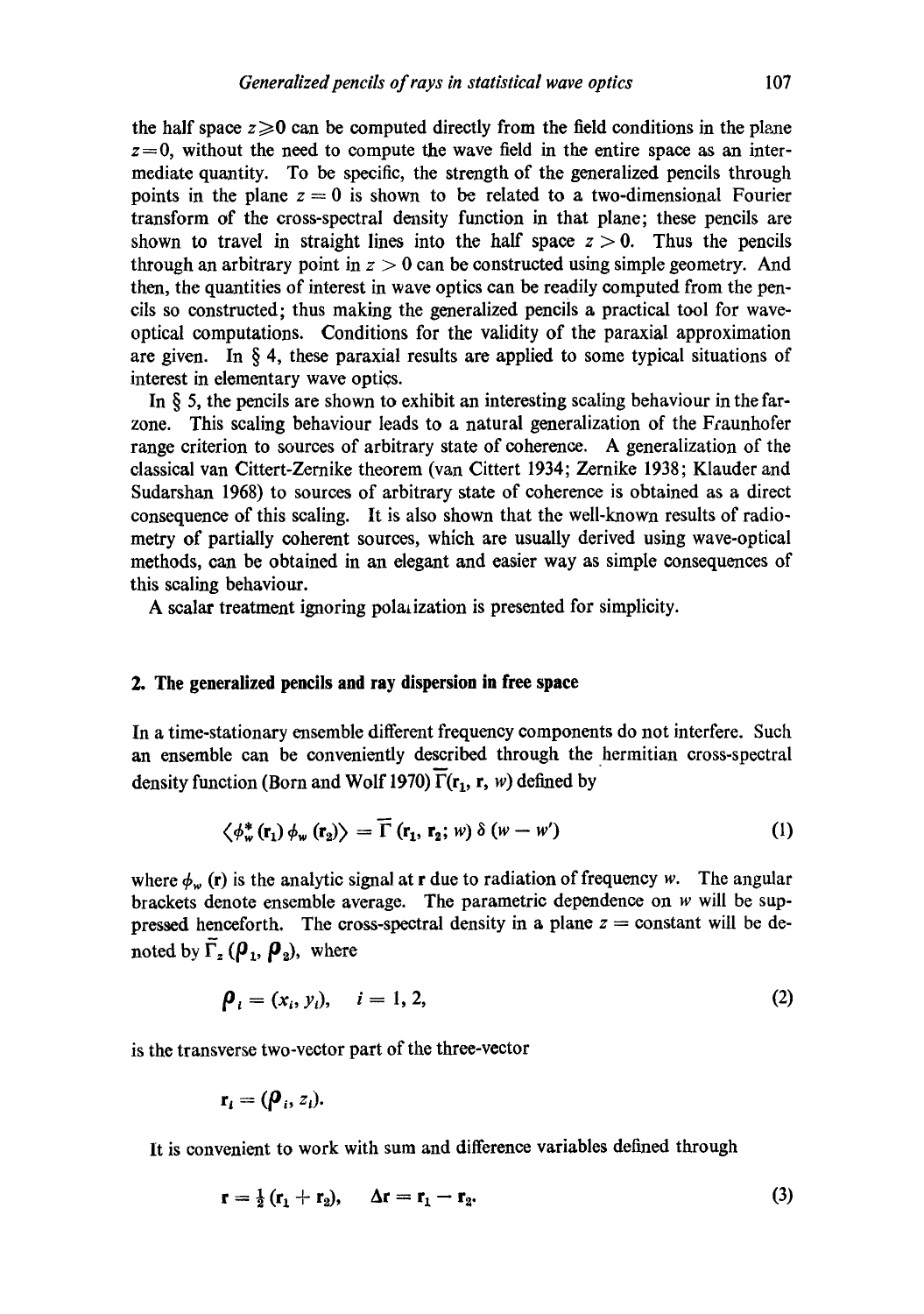The Jacobian of this transformation is unity. We denote

$$
\Gamma(\mathbf{r}_1,\mathbf{r}_2)=\Gamma(\mathbf{r},\,\Delta\,\mathbf{r}).\tag{4}
$$

The generalized pencils corresponding to  $\overline{\Gamma}$  (r<sub>1</sub>, r<sub>2</sub>) can now be defined as (Sudarshan 1979a)

$$
W(\mathbf{r},\mathbf{p})=\frac{1}{(2\pi)^3}\int \Gamma(\mathbf{r},\,\Delta\,\mathbf{r})\exp\left(-i\mathbf{p}\cdot\Delta\,\mathbf{r}\right)\,\mathrm{d}^3\,\Delta\,\mathbf{r}.\tag{5}
$$

 $W(\mathbf{r}, \mathbf{p})$  is called the Wolf function. From (1) and (5),  $W(\mathbf{r}, \mathbf{p})$  is easily seen to be real; but in general it is not non-negative. It is interpreted to represent the strength of the pencil at the point **r** going in the direction of **p**.  $|\mathbf{p}|$  is related to dispersion  $[cf. (17)]$ . Pencils with positive strength have been called pradipa (shining) rays and pencils with negative strength have been called tamasic (dark) rays [Sudarshan 1979a, b]. From the free space wave equations for  $\overline{\Gamma}(\mathbf{r}_1, \mathbf{r}_2)$  it can be shown that (Sudarshan 1981)

$$
\mathbf{p} \cdot \nabla \, W \left( \mathbf{r}, \, \mathbf{p} \right) = 0,\tag{6}
$$

and

$$
(\frac{1}{4}\nabla^2 + k_0^2 - p^2) W(\mathbf{r}, \mathbf{p}) = 0, \tag{7}
$$

where the differential operator acts on the r dependence. Equation (6) means that in free space the generalized pencils travel in straight lines. That is, for a given p, the density  $W$  is constant in ordinary r-space along lines parallel to p. Equation (5) can be inverted to obtain the cross-spectral density function from a knowledge of the generalized pencils:

$$
\Gamma(\mathbf{r}, \Delta \mathbf{r}) = \int W(\mathbf{r}, \mathbf{p}) \exp(i \mathbf{p} \cdot \Delta \mathbf{r}) d^3 p.
$$
 (8)

Note that in both (5) and (8) one has to perform a three-dimensional integration. If we now set  $\Delta z = 0$ , so that both  $r_1$  and  $r_2$  lie on the same plane for some given z, we get

$$
\Gamma_z(\boldsymbol{\rho}, \Delta \boldsymbol{\rho}) = \int W(\mathbf{r}, \mathbf{p}) \exp(i \, \mathbf{p}_\perp \cdot \Delta \boldsymbol{\rho}) \, d^2 \, \mathbf{p}_\perp \, d \, p_z, \tag{9}
$$

where

$$
\mathbf{p}_{\perp} = (p_x, p_y), \quad \mathbf{p} = (\mathbf{p}_{\perp}, p_z). \tag{10}
$$

Equation (8) with  $\Delta$  r = 0 gives the intensity at any point r as the integrated strength of all the pencils through that point:

$$
I(\mathbf{r}) = \int W(\mathbf{r}, \mathbf{p}) d^3 \mathbf{p}.
$$
 (11)

As an elementary illustration, we compute the pencils corresponding to the superposition of two plane waves a exp  $(-iK_1, r)$  and b exp  $(-iK_2 \cdot r)$  of common frequency w. Clearly,

$$
|\mathbf{K}_1|^2 = |\mathbf{K}_2|^2 = k_0^2 = w^2/c^2. \tag{12}
$$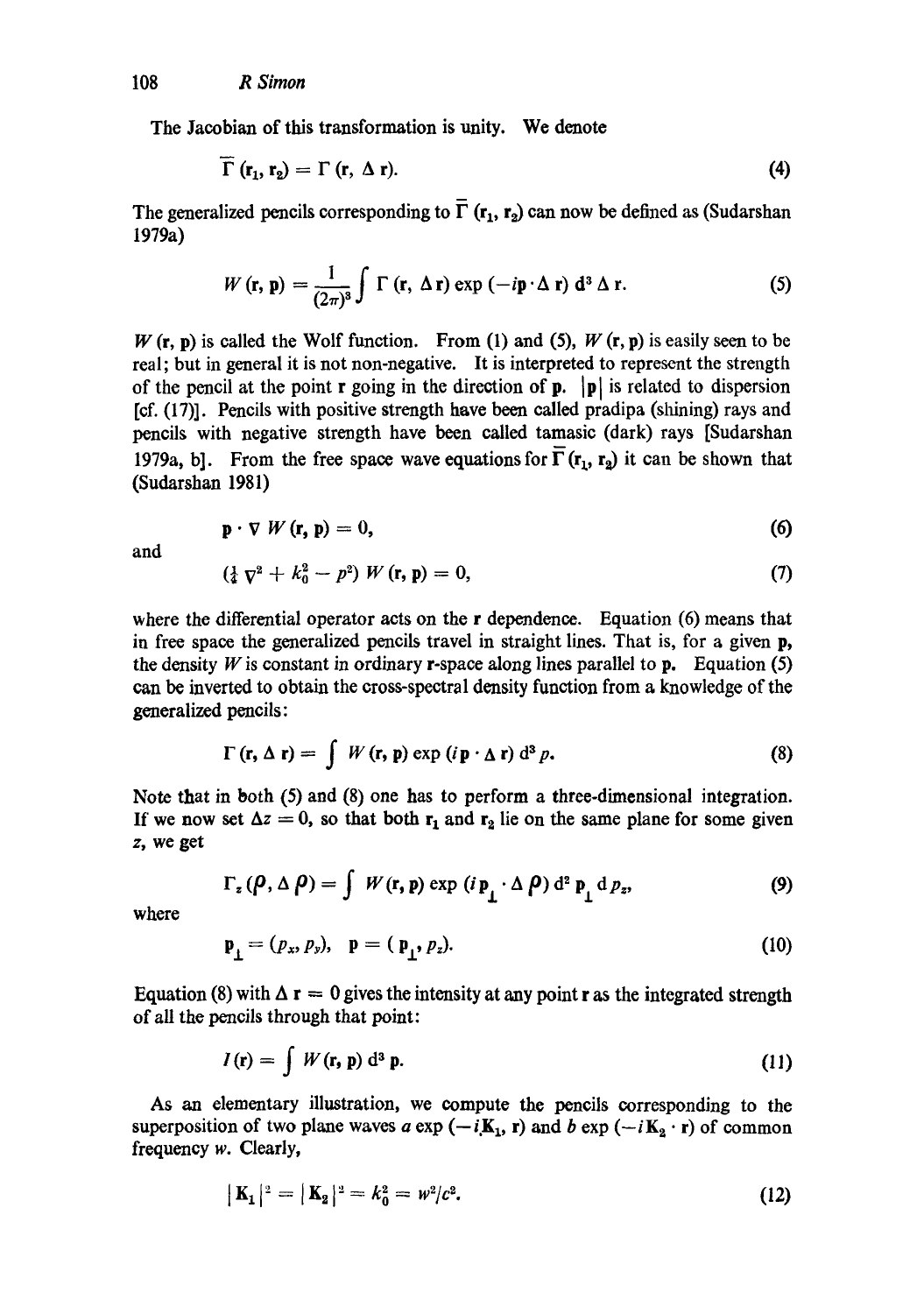One obtains from (1)

$$
\vec{\Gamma}(\mathbf{r}_1, \mathbf{r}_2) = \langle |a|^2 \rangle \exp[i \mathbf{K}_1 \cdot (\mathbf{r}_1 - \mathbf{r}_2)]
$$
  
+  $\langle |b|^2 \rangle \exp[i \mathbf{K}_2 \cdot (\mathbf{r}_1 - \mathbf{r}_2)]$   
+  $\langle a^* b \rangle \exp[i (\mathbf{K}_1 \cdot \mathbf{r}_1 - \mathbf{K}_2 \cdot \mathbf{r}_2)]$   
+  $\langle ab^* \rangle \exp[i (\mathbf{K}_2 \cdot \mathbf{r}_1 - \mathbf{K}_1 \cdot \mathbf{r}_2)],$  (13)

where we have assumed that the ensemble average refers only to the amplitudes  $a, b$ and not to the vectors  $K_1, K_2$ . Now the pencils can be computed from eq. (5);

$$
W(\mathbf{r}, \mathbf{p}) = \langle |a|^2 \rangle \delta(\mathbf{p} - \mathbf{K}_1) + \langle |b|^2 \rangle \delta(\mathbf{p} - \mathbf{K}_2)
$$
  
+ 2 |  $\langle a^* b \rangle$  | cos  $[(\mathbf{K}_1 - \mathbf{K}_2) \cdot \mathbf{r} + \epsilon]$   $\delta$  [ $\mathbf{p} - \frac{1}{2} (\mathbf{K}_1 + \mathbf{K}_2)$ ] (14)

where  $\epsilon$  is the phase of  $\langle a^* b \rangle$ . We can now interpret this expression as follows: Through every point r there is one pencil of strength  $\langle |a|^2 \rangle$  going in the direction of  $K_1$ , and another of strength  $\langle |b|^2 \rangle$  going in the direction of  $K_2$ . The strength and direction of each of these two pencils equal the intensity and direction of the respective plane wave. These pencils consist of only pradipa rays, and have  $|\mathbf{p}| = k_0$ . There is an additional pencil whose strength depends on the correlation between the two plane waves, as shown by the factor  $\langle a^* b \rangle$ . At every point this pencil is in the direction of the bisector of the angle between  $K_1$  and  $K_2$ , as can be seen from figure 1. The strength of this pencil is not positive definite, and it has a sinusoidal variation in space in the direction of  $(K_1 - K_2)$ , *i.e.* perpendicular to  $(K_1 + K_2)$ . The special frequency,  $f_{\text{spatial}}$ , of this sinusoidal variation is  $|\mathbf{K}_1 - \mathbf{K}_2|$ . We note that dark rays are absent if and only if the two plane waves are mutually incoherent, *i.e.,*  $\langle a^* b \rangle = 0$ .

From figure 1, it is seen that

$$
f_{\text{spatial}} = |\mathbf{k}_1 - \mathbf{k}_2| = 2 k_0 \sin \theta, \tag{15}
$$

Figure 1. Interference of a pair of plane waves.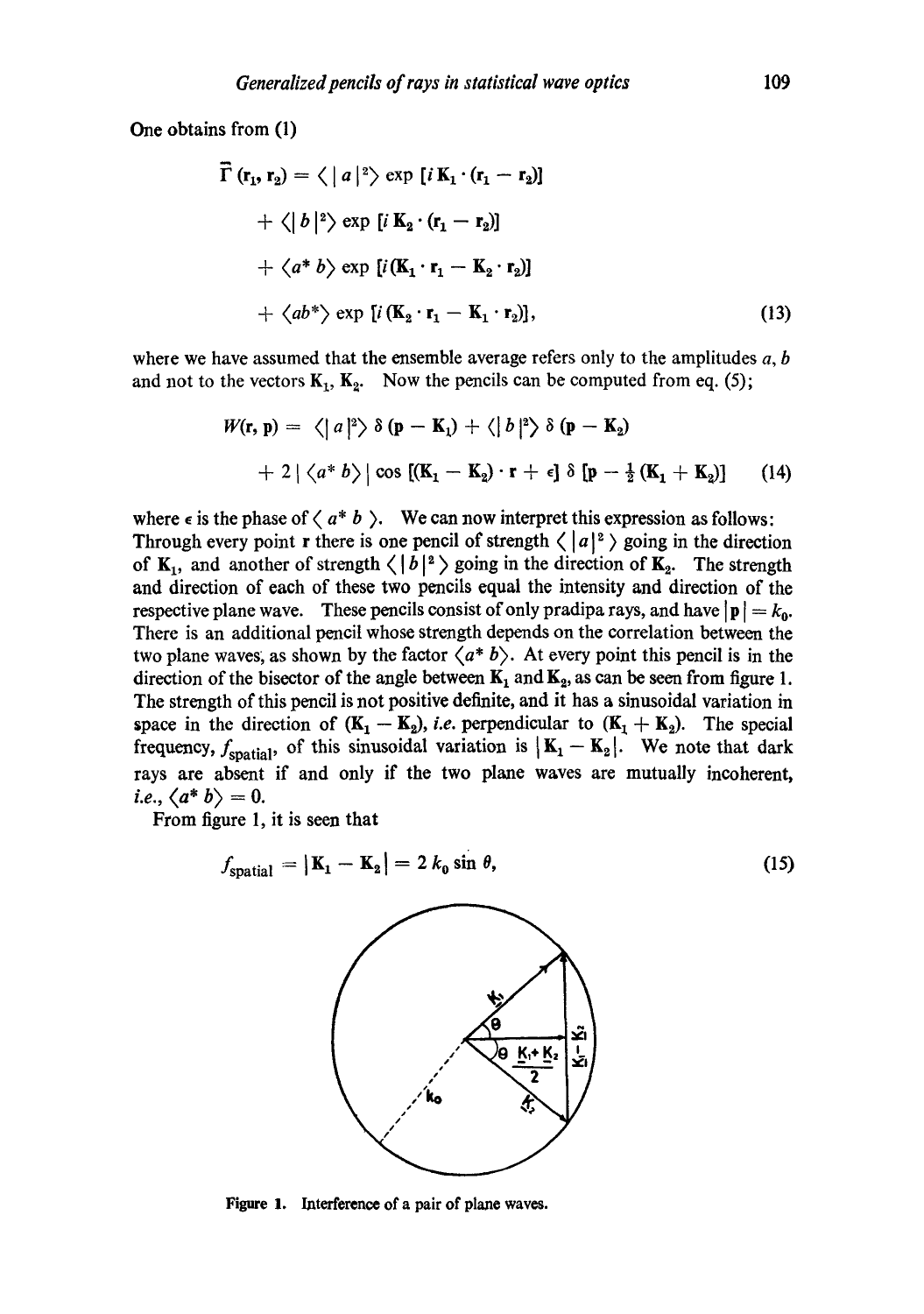where  $\theta$  is the half angle between  $\mathbf{K}_1$  and  $\mathbf{K}_2$ . We also note that for the last pencil

$$
|\mathbf{p}| = \left|\frac{\mathbf{K}_1 + \mathbf{K}_2}{2}\right| = k_0 \cos \theta, \tag{16}
$$

so that

$$
\frac{J_{\text{spatial}}^2}{4} + |\mathbf{p}|^2 = k_0^2. \tag{17}
$$

The last equation is trivially satisfied by the pencils in the first two terms of  $(12)$ . Further. note that for the third pencil the intensity integrated over the entire space is zero, showing that it consists of pradipa and tamasic rays in equal amounts.

Given an arbitrary free space field, we can Fourier analyse and express it as a superposition of plane waves. The diagonal elements of the cross-spectral density in the plane wave representation will correspond to the strength of the various plane wave components (similar to the first two terms on the right side of  $(13)$ ), and the off-diagonal elements will correspond to correlation between pairs of plane waves (similar to the last two terms in (13)). The diagonal elements will give rise to pencils of the type in the first two terms on the right side of (14), and the off-diagonal ones will give pencils of the type in the last term of (14). Our analysis following (14) remains valid for these pencils. In particular, pencils of both types respect  $(17)$ . Thus,  $(17)$ becomes an identity for free space pencils. This can also be seen by Fourier transforming (7) with respect to r.

Equation (17) is an important result of our analysis. It fixes the range of values for  $|{\bf p}|$  and  $f_{\rm spatial}$  to be

$$
0 \leqslant f_{\text{spatial}}^2 \leqslant 4 \, k_0^2, \tag{18}
$$

$$
0\leqslant |\mathbf{p}|^2\leqslant k_0^2. \hspace{1.5cm} (19)
$$

Deviation of  $|p|$  from  $k_0$  has been called 'ray dispersion' (Sudarshan 1980). Equation (17) relates ray dispersion directly to the spatial variation of the pencils, or, from (8), to the statistical inhomogeneity of the field. From (17) it is clear that absence of dispersion implies and is implied by statistical homogeneity of the field. This is the content of the well-known (Fante 1981; Zubairy 198 l) counter argument of Collett *et al* (1977) to Tatarskii. Equation (17) goes beyond the argument presented by Collett *et al* in that it relates ray dispersion to the spatial spectrum of the field inhomogeneity in a quantitative manner. If  $\Gamma$  (r,  $\Delta$  r) as a function of r is slowly varying (the scale being set by  $\mathbf{k}_0^{-1}$ ), then  $f_{\text{spatial}} < k_0$ , and from (17)  $|\mathbf{p}|^2 \approx k_0^2$ .

Returning to (14), we see that each plane wave in the field amplitude is mapped into a non-dispersive generalized pencil, while correlations between pairs of plane waves give rise to dispersive generalized pencils. It also follows from (14) that absence of dispersion is both the necessary and the sufficient condition for absence of dark rays.

The results of our analysis following (14) can be summarised as follows: Absence of dispersion or absence of dark rays on the one hand, and absence of statistical inhomogeneity or absence of correlation between plane wave pairs on the other, are mutually equivalent,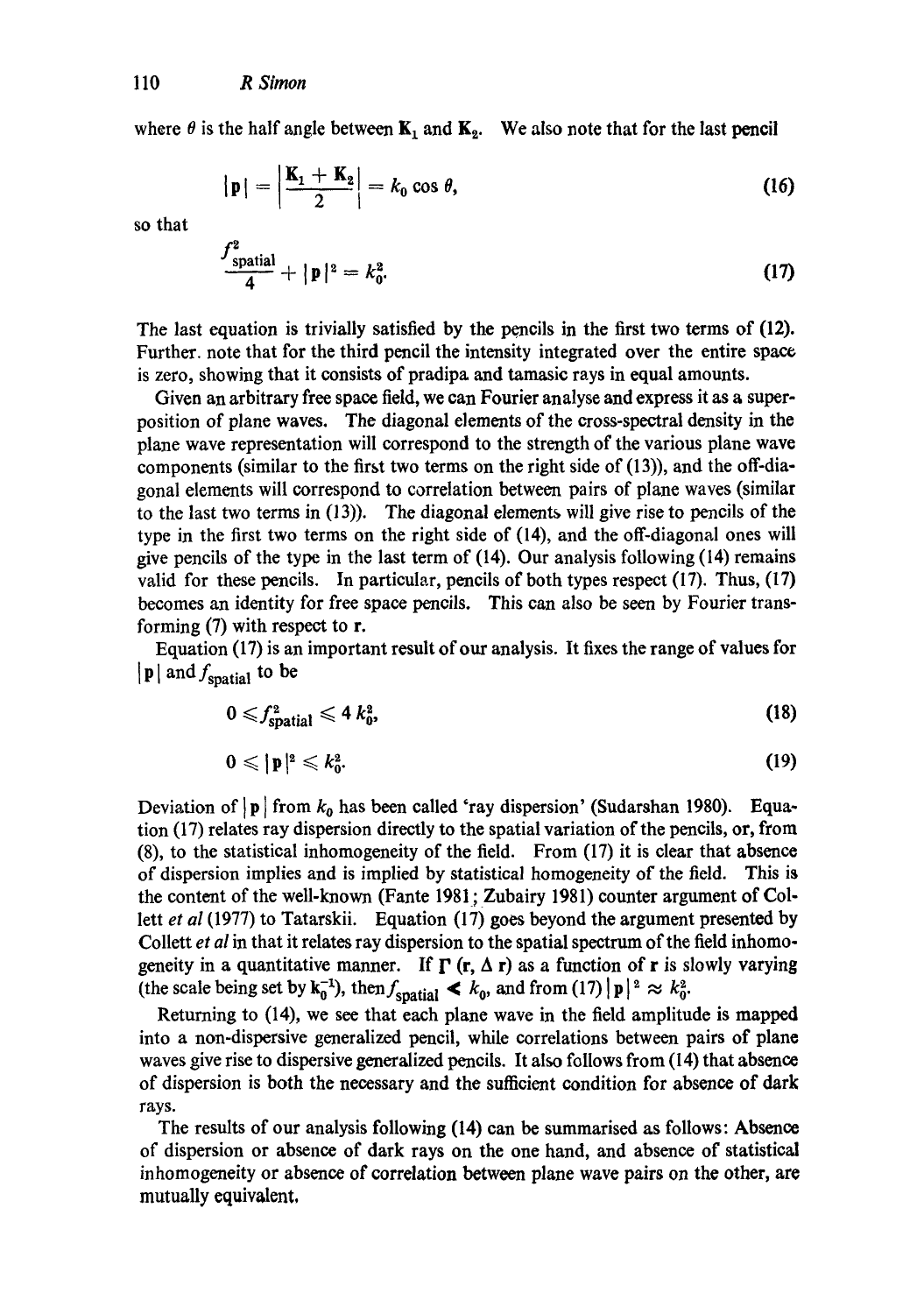Finally, we see that the pencils in (14) when used in (11) give the familiar intensity distribution corresponding to interference of a pair of plane waves:

$$
I(\mathbf{r}) = \langle |a|^2 \rangle + \langle |b|^2 \rangle
$$
  
+ 2 | \langle a^\* b \rangle | \cos [(K\_1 - K\_2) \cdot \mathbf{r} + \epsilon]. (20)

This, of course, is non-negative.

#### **3. The paraxial approximation**

From the general theory, given the cross-spectral density function in the entire space, the exact generalized pencils can be computed from (5) and vice versa:

cross-spectral density 1 function in the entire space  $\int$ 

However, with a view to make this picture applicable to practical situations, in this section we show that under a paraxial approximation which preserves the straight line propagation character of the exact pencils, namely (6), the pencils can be computed in a simple way from a knowledge of the cross-spectral density function in the source plane alone.

Consider the geometry of interest in diffraction problems, beam propagation aad physical radiometry: The cross-spectral density function (or the complex field amplitude) of a time stationary field is given on a plane, which we can take without loss of generality to be the  $z = 0$  plane, as

$$
\overline{\Gamma}_0 \left( \boldsymbol{\rho}_1, \boldsymbol{\rho}_2 \right) = \langle \phi^* \left( \boldsymbol{\rho}_1, z_1 = 0 \right) \phi \left( \boldsymbol{\rho}_2, z_2 = 0 \right) \rangle, \tag{21}
$$

and one is interested in computing the generalized pencils assuming that the field propagates into the region  $z > 0$  (obeying the Sommerfeld radiation condition).

It is useful to construct the double angular spectrum of plane waves  $\overline{A}$  (q<sub>1</sub>, q<sub>2</sub>) defined through

$$
\overline{A}(\mathbf{q}_1, \mathbf{q}_2) = \frac{1}{(2\pi)^4} \int \overline{\Gamma}_0(\boldsymbol{\rho}_1, \boldsymbol{\rho}_2) \exp\left[-i\left(\mathbf{q}_1 \cdot \boldsymbol{\rho}_1 - \mathbf{q}_2 \cdot \boldsymbol{\rho}_2\right)\right] d^2 \boldsymbol{\rho}_1 d^2 \boldsymbol{\rho}_2,
$$
\n(22)

**where** 

$$
\mathbf{q}_i = (q_{ix}, q_{iy}), \quad i = 1, 2. \tag{23}
$$

Equation (22) can be inverted to obtain

$$
\overline{\Gamma}_0(\boldsymbol{\rho}_1,\boldsymbol{\rho}_2)=\int \overline{A} \left(\mathbf{q}_1,\mathbf{q}_2\right) \exp \left[i \left(\mathbf{q}_1\cdot \boldsymbol{\rho}_1-\mathbf{q}_2\cdot \boldsymbol{\rho}_2\right) d^2 \mathbf{q}_1 d^2 \mathbf{q}_2. \right] \tag{24}
$$

 $\overline{A(q_1, q_2)}$  can be interpreted to represent the correlation between a pair of plane waves with propagation vectors  $(q_1, q_{1z})$  and  $(q_2, q_{2z})$  respectively, where  $q_{1z}$  and  $q_{2z}$  are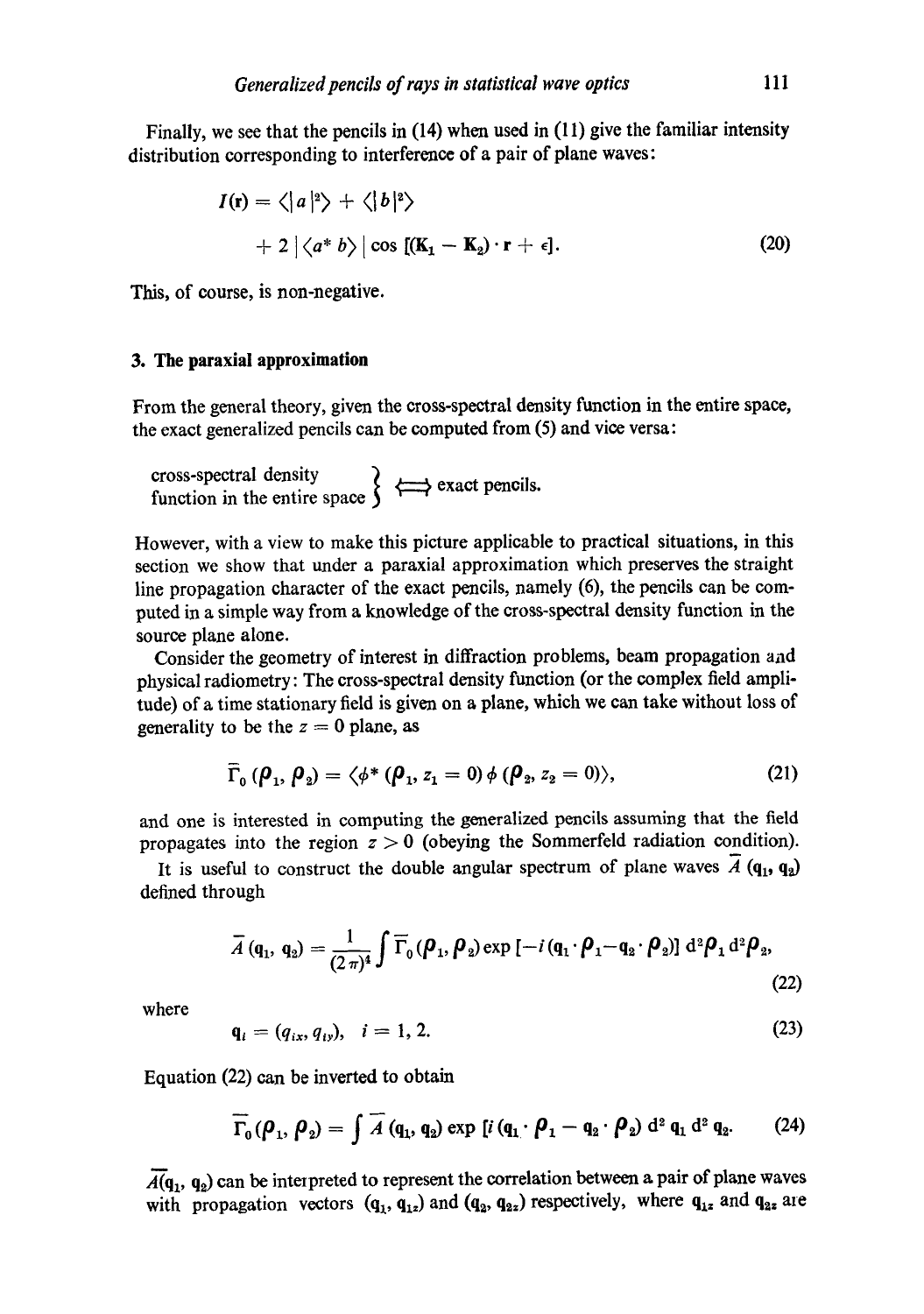fixed by the fact that these plane waves obey the free space Helmholtz equation and the Sommerfeld radiation condition:

$$
q_{iz} = [k_0^2 - |q_i|^2]^{1/2}, |q_i|^2 \le k_0^2,
$$
  
(homogeneous plane waves)

$$
q_{tz} = -i \left[ \left| \mathbf{q}_t \right|^2 - k_0^2 \right]^{1/2}, \quad \left| \mathbf{q}_t \right|^2 > k_0^2, \tag{25}
$$
\n(inhomogeneous plane waves).

Hence from (24)

$$
\begin{aligned}\n\overline{\Gamma}(\mathbf{r}_1, \mathbf{r}_2) &= \int \overline{A} \left( \mathbf{q}_1, \mathbf{q}_2 \right) \exp \left[ i \left( \mathbf{q}_1 \cdot \boldsymbol{\beta}_1 - \mathbf{q}_2 \cdot \boldsymbol{\beta}_2 \right) \right] \\
&\exp \left[ i \left( q_{1z}^* \ z_1 - q_{2z} \ z_2 \right) \right] \, \mathrm{d}^2 \, \mathbf{q}_1 \, d^2 \, \mathbf{q}_2.\n\end{aligned} \tag{26}
$$

Transforming to sum and difference variables q,  $q_z$  and  $\Delta q$ ,  $\Delta q_z$  one obtains,

$$
\Gamma(r, \Delta r) = \Gamma(\boldsymbol{\rho}, z; \Delta \boldsymbol{\rho}, \Delta z)
$$
  
=  $\int A(q, \Delta q) \exp [i (q \cdot \Delta \boldsymbol{\rho} + \Delta q \cdot \boldsymbol{\rho})$   
exp [i  $(q_z \Delta z + \Delta q_z z) d^2 q d^2 \Delta q$ , (27)

and

$$
\Gamma_0 (\boldsymbol{\rho}, \Delta \boldsymbol{\rho}) = \int A (\mathbf{q}, \Delta \mathbf{q}) \exp [i (\mathbf{q} \cdot \Delta \boldsymbol{\rho} + \Delta \mathbf{q} \cdot \boldsymbol{\rho})] d^2 \mathbf{q} d^2 \Delta \mathbf{q}. (28)
$$

Substitution of (27) in (5) yields an expression for the generalised pencils:

$$
W(\mathbf{r}, \mathbf{p}) = W(\boldsymbol{\rho}, z; \mathbf{p}_1, p_z)
$$
  
=  $\int A(\mathbf{q}, \Delta \mathbf{q}) \exp [i (\Delta \mathbf{q} \cdot \boldsymbol{\rho} + \Delta q_z z)].$   
 $\delta (\mathbf{q} - \mathbf{p}_1) \delta (q_z - p_z) d^2 \mathbf{q} d^2 \Delta \mathbf{q}.$  (29)

The last equation is an exact statement of (5) in the angular spectrum representation, and yields the exact pencils.

If the angular spectrum is narrow, *i.e.* if  $\overline{A}$  ( $q_1$ ,  $q_2$ ) is appreciable only when

$$
|q_1|^2 \ll k_0^2; \quad |q_2|^2 \ll k_0^2. \tag{30}
$$

then  $|q|^2 \ll k_0^2$  and  $|\Delta q|^2 \ll k_0^2$ , and we can simplify (29) by making the paraxial approximation to  $q_z$  and  $\Delta q_z$ :

$$
q_z = \frac{1}{2} \left\{ \left[ k_0^2 - \left( \mathbf{q} + \frac{\Delta \mathbf{q}}{2} \right)^2 \right]^{1/2} + \left[ k_0^2 - \left( \mathbf{q} - \frac{\Delta \mathbf{q}}{2} \right)^2 \right]^{1/2} \right\} \approx k_0 \quad (31a)
$$
  

$$
\Delta q_z = \left[ k_0^2 - \left( \mathbf{q} + \frac{\Delta \mathbf{q}}{2} \right)^2 \right]^{1/2} - \left[ k_0^2 - \left( \mathbf{q} - \frac{\Delta \mathbf{q}}{2} \right)^2 \right]^{1/2} \approx -\frac{\mathbf{q} \cdot \Delta \mathbf{q}}{k_0}.
$$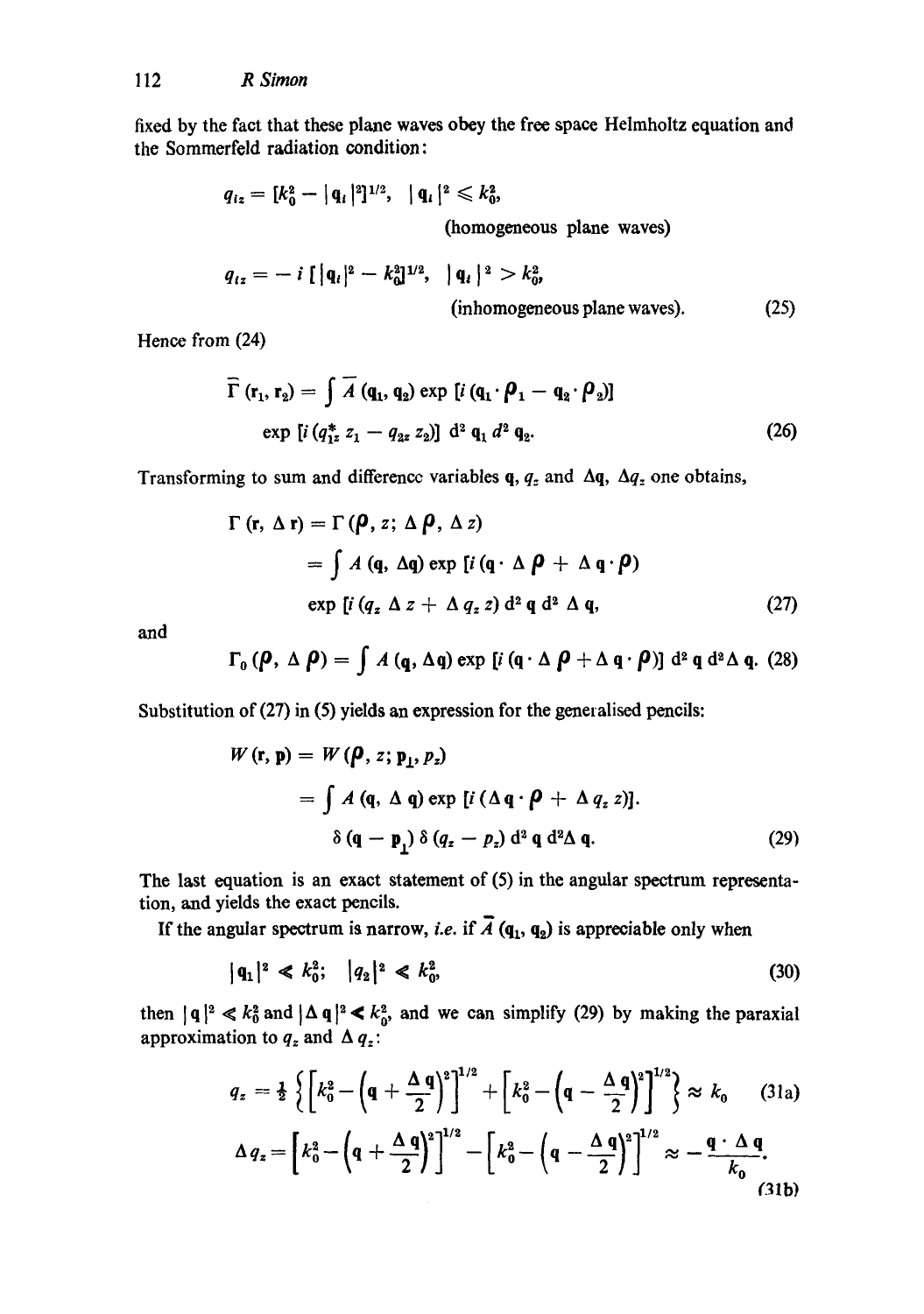Under this approximation (29) becomes

$$
W(\boldsymbol{\rho}, z; \mathbf{p}_1, p_z) = \delta (k_0 - p_z) \int A (\mathbf{p}_1, \Delta \mathbf{q})
$$
  
\n
$$
\exp [i \Delta \mathbf{q} \cdot (\boldsymbol{\rho} - \frac{\mathbf{p}_1 z}{k_0}) d^2 \Delta \mathbf{q}
$$
  
\n
$$
= \delta (k_0 - p_z) W_0 (\boldsymbol{\rho} - \frac{\mathbf{p}_1 z}{k_0}, \mathbf{p}_1),
$$
\n(32)

where we have defined

$$
W_0(\boldsymbol{\rho}, \mathbf{p}_1) = \int A(\mathbf{p}_1, \Delta \mathbf{q}) \exp (i \boldsymbol{\rho} \cdot \Delta \mathbf{q}) d^2 \Delta \mathbf{q}.
$$
 (33)

When (28) is used in the last equation one obtains

$$
W_0(\boldsymbol{\rho}, \mathbf{p}_1) = \frac{1}{(2\pi)^2} \int \Gamma_0(\boldsymbol{\rho}, \Delta \boldsymbol{\rho}) \exp(-i \, \mathbf{p}_1 \cdot \Delta \boldsymbol{\rho} \, d^2 \Delta \boldsymbol{\rho}). \tag{34}
$$

The pair (32) and (34) forms a very useful result of our analysis as will be shown in the subsequent sections. We can give an elegant geometrical interpretation of this result: The strength of the pencils through point  $\rho$  in the  $z = 0$  plane going in the direction  $(\mathbf{p}_1, k_0)$  is given by  $W_0(\rho, \mathbf{p}_1)$ , the Fourier transform of  $\Gamma_0 (\rho, \Delta \rho)$ with respect to  $\Delta \rho$ . These pencils then travel in straight lines as shown by (32). Thus given the boundary condition, namely  $\Gamma_0$  ( $\rho$ ,  $\Delta \rho$ ) in the  $z = 0$  plane, one computes  $W_0(\rho, \mathbf{p}_1)$  using (34), and then the generalized pencil through an arbitrary point in the region  $\bar{z} > 0$  is constructed 'by drawing straight lines' as shown by (32), without the necessity to compute  $\overline{\Gamma}$  ( $\mathbf{r}_1$ ,  $\mathbf{r}_2$ ) in the entire space as an intermediate quantity. We note that the only approximation made in deriving this result is the paraxial approximation stated in (31). It is interesting to observe that the straight line propagation character of the exact pencils is preserved under this approximation. This can be seen either from the

$$
\left(\rho-\frac{\mathbf{p_{\perp}}^{z}}{k_{\rm e}}\right)
$$

factor in (32), or through substitution of (32) into (6).

Once the pencils are constructed using (34) and (32), the intensity, the cross-spectral density and other field quantities of interest could be readily computed from the pencils, thus making the generalized pencils a practical tool in wave-optic computations. Naturally, the field quantities so computed will reflect the paraxial approximation.

Equation (34) is essentially the definition of a Wigner distribution. Wigner distribution in the context of optics has been extensively studied by Bastiaans (1978, 1979). We also note that (34) has a close resemblance to Walther's first definition of radiance (Walther 1968).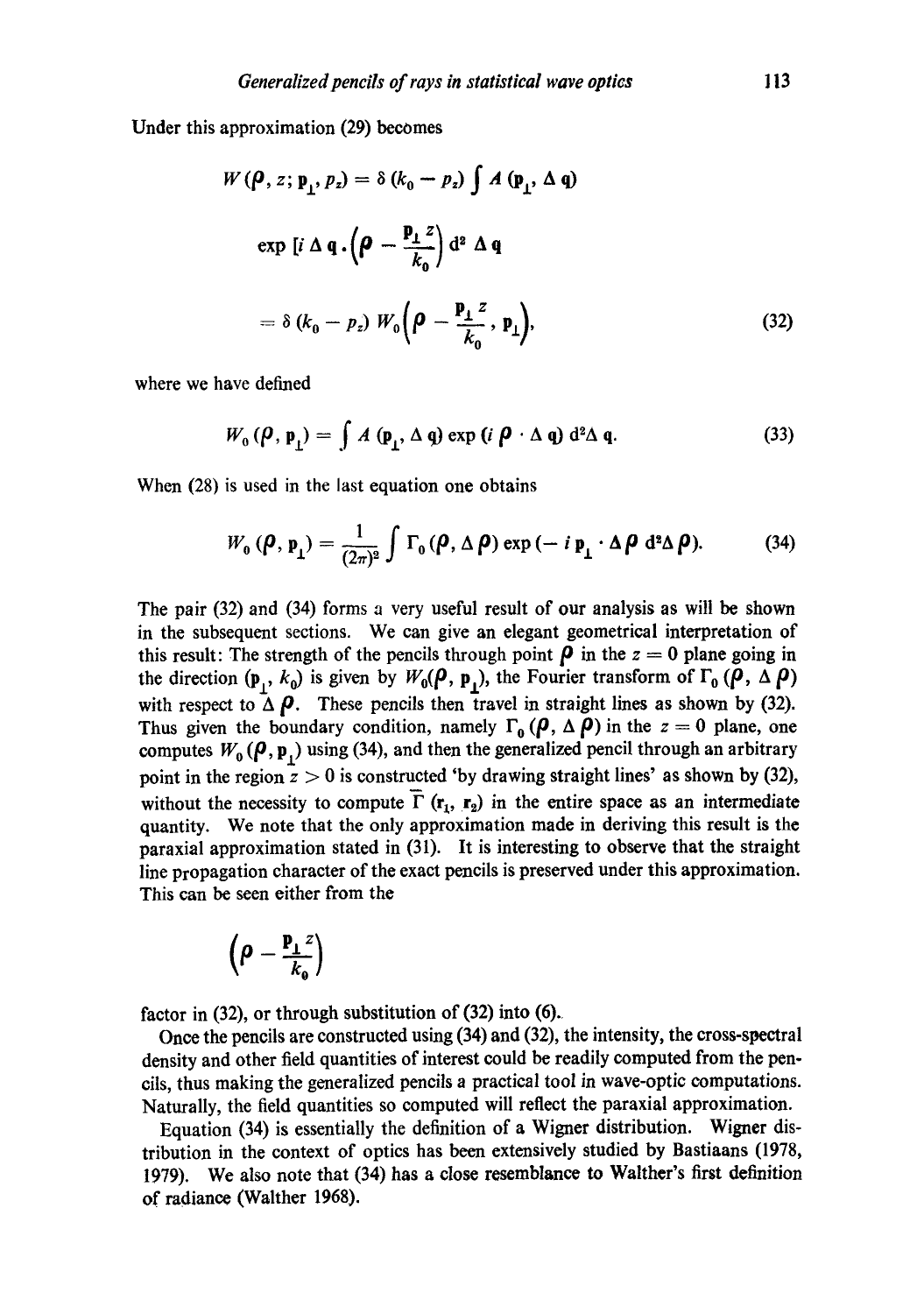The paraxial approximation is stated in (31). Clearly,

$$
|q|^2 < k_0^2 \text{ and } |\Delta q|^2 < k_0^2 \tag{35}
$$

form sufficient conditions for its validity. If the angular spectrum is narrow, then (35) is satisfied and the paraxial approximation will yield accurate results. Then it can be seen from the  $\delta(q - p_1)$  factor in (29) that  $W(r, p)$  will be appreciable only when  $|\mathbf{p}_\perp|^2 \ll k_0^2$ , which means only paraxial rays will be present. Even if the angular spectrum is not narrow, we can still satisfy (35) provided we restrict to paraxial rays and if the angular correlation is small, *i.e.* if  $A$  (q,  $\Delta$  q) is appreciable only when  $|\Delta q|^2 \ll k_0^2$ .

For later reference it is useful to define

$$
W_z(\boldsymbol{\rho}, \mathbf{p}_1) = W_0\left(\boldsymbol{\rho} - \frac{\mathbf{p}_1 z}{k_0}, \mathbf{p}_1\right). \tag{36}
$$

From (32) and (9) one obtains

$$
W_z(\boldsymbol{\rho}, \mathbf{p}_1) = \int W(\boldsymbol{\rho}, z; \mathbf{p}_1, p_z) d\rho_z
$$
  
= 
$$
\frac{1}{(2\pi)^2} \int \Gamma_z(\boldsymbol{\rho}, \Delta \boldsymbol{\rho}) \exp(-i \mathbf{p}_1 \cdot \Delta \boldsymbol{\rho}) d^2 \Delta \boldsymbol{\rho},
$$
 (37)

which correctly reduces to  $(34)$  when  $z=0$ . The last equation can be inverted to read

$$
\Gamma_z(\boldsymbol{\rho}, \Delta \boldsymbol{\rho}) = \int W_z(\boldsymbol{\rho}, \mathbf{p}_1) \exp(i \mathbf{p}_\perp \cdot \Delta \boldsymbol{\rho}) d^2 \mathbf{p}_\perp.
$$
 (38)

The angular distribution of the pencils at a point will be termed the *ray pattern* at that point. Some simple features of this pattern can be seen as follows. Let us assume a planar incoherent source of linear dimension  $d$ . From the straight line propagation character of the pencils it is clear that the angular width of the ray pattern at a point ( $\rho$ , *z*) will be of the order of *d*/*z*, which means the width of  $W_z$  ( $\rho$ , p.) as a function of p<sub>i</sub> will be of the order of  $k_0d/z$ . Then from the Fourier transform relationship in (38), it follows that the width of  $\Gamma_z (\rho, \Delta \rho)$  as a function of  $\Delta \rho$  (the transverse coherance length) will be of the order of  $z/k_0 d$ . This means that as the field propagates farther and farther away from the source the transverse coherence length increases or in other words coherance builds up through the process of propagation! This result, which is in essence the content of the weU-known van Cittert-Zernike theorem, is shown here to be a direct consequence of the straight line propagation character of the generalized pencils. The generalized pencils have more light to throw on the van Cittert-Zernike theorem as will be shown in the subsequent sections.

## **4. Examples**

In this section we illustrate the paraxial results of the last section by applying them to some typical configurations of interest in wave optics. Four configurations are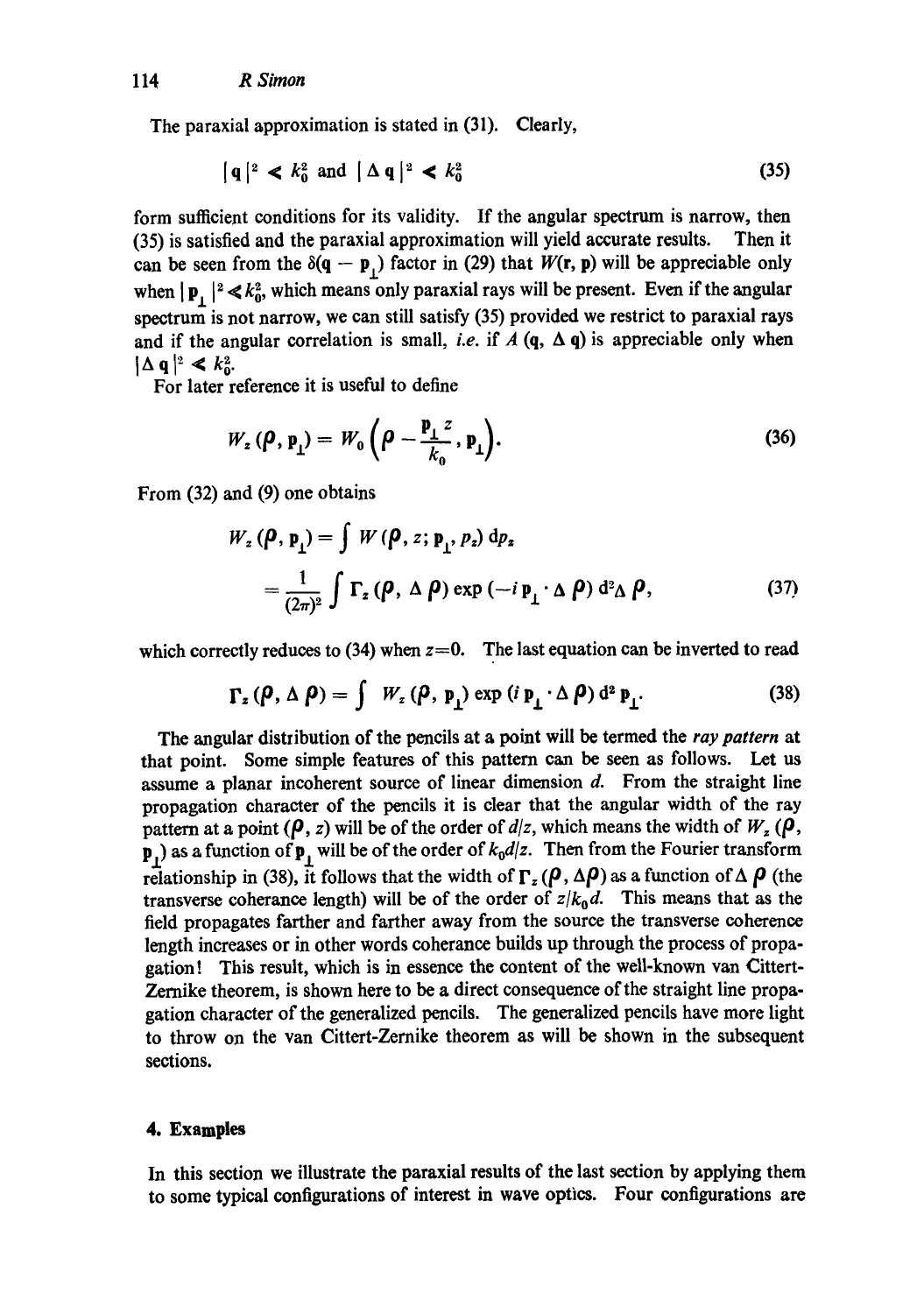considered, the first three corresponding to configurations studied earlier by Sudarshan (1979a). Our treatment is different from Sudarshan's in that we compute the generalized pencils in the entire domain in the paraxial approximation, in contrast to computing them in the Fraunhofer region. The fourth configuration corresponds to a model source which has recently attracted much interest in the theoretical study of radiometry with partially coherent sources. The planar source can be either primary or secondary, and is assumed to be located in the plane  $z = 0$ .

## *4.1 Incoherent planar source*

We assume the cross-spectral density function to be of the form (Sudarshan 1979 a)

$$
\Gamma_0(\boldsymbol{\rho}, \Delta \boldsymbol{\rho}) = (2\pi)^2 I_0(\boldsymbol{\rho}) \delta (\Delta \boldsymbol{\rho}). \tag{39}
$$

This gives vanishing transverse coherence length in the source plane and does not correspond to physical incoherent source. (The physical incoherent source should have a transverse coherence length of the order of  $k_0^{-1}$  (Beran and Parrent 1964)). We also note that the model source in (39) does not satisfy the conditions for the validity of the paraxial approximation namely (35). However, it serves to give a qualitative picture of the nature of the pencils generated by an incoherent planar source. We get results in agreement with wave optics if we restrict observation to paraxial points, so that only pencils with  $\vert \mathbf{p}_{\perp} \vert^2 \ll k_2^0$  contribute. Using (39) in (34) one obtains

$$
W_0(\boldsymbol{\rho}, \mathbf{p}_i) = I_0(\boldsymbol{\rho}), \tag{40a}
$$

and from (32)

$$
W(\boldsymbol{\rho}, z = 0, \mathbf{p}) = \delta(\mathbf{p}_z - k_0) I_0(\boldsymbol{\rho}). \qquad (40b)
$$

This means that, for directions pointing to the region  $z > 0$ , the strength of the pencil at every point in the source plane is independent of direction; we have an isotropic ray pattern. The strength of the ray pattern at  $\rho$  equals  $I_0(\rho)$ . Since  $I_0$  ( $\rho$ ) is non-negative, we note that all the pencils in this case consist of pradipa rays only. From (32) the pencil at any point in the region  $z \ge 0$  in direction **p** is

$$
W(\mathbf{r}, \mathbf{p}) = \delta (p_z - k_0) I_0 \bigg( \boldsymbol{\rho} - \frac{\mathbf{p}_\perp z}{k_0} \bigg). \tag{41}
$$

It is instructive to compute the cross-spectral density in the paraxial region in a zplane sufficiently far away from the source plane, so that only the paraxial pencils contribute. From (36), (38) and (40) one obtains

$$
\Gamma_z (\rho, \Delta \rho) = \int I_0 \left( \rho - \frac{\mathbf{p}_1 z}{k_0} \right) \exp \left( i \, \mathbf{p}_1 \cdot \Delta \, \rho \right) d^2 \, \mathbf{p}_1
$$
\n
$$
= \frac{k_0^2}{z^2} \exp \left( i \, \frac{k_0}{z} \, \rho \cdot \Delta \, \rho \right) \int I_0 \left( \rho' \right) \exp \left( - i \, \frac{k_0}{z} \, \rho' \cdot \Delta \, \rho \right) d^2 \, \rho' \tag{42}
$$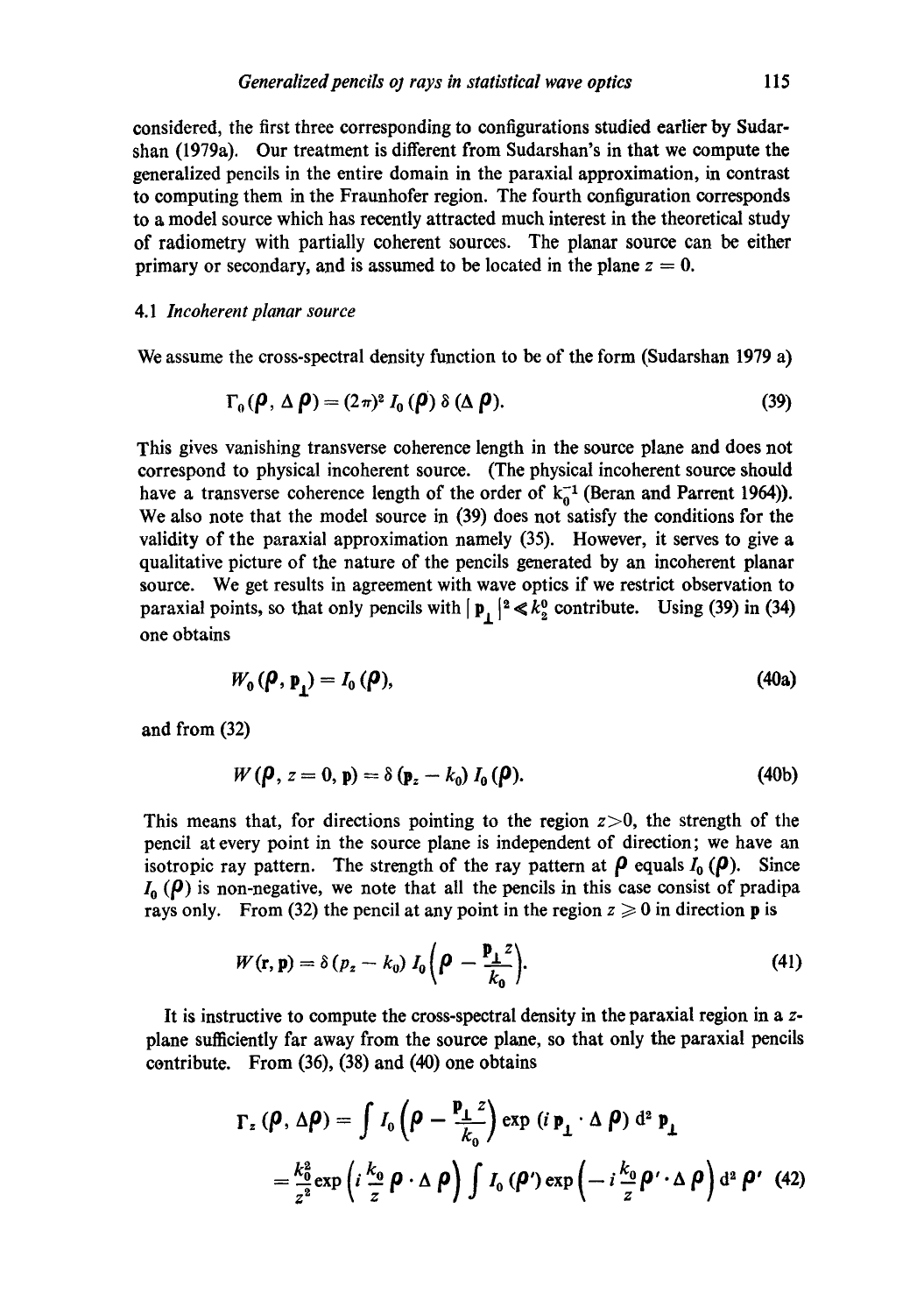Transforming  $\rho$  and  $\Delta \rho$  back to  $\rho_1$  and  $\rho_2$  this becomes

$$
\overline{\Gamma}_z \left( \boldsymbol{\rho}_1, \boldsymbol{\rho}_2 \right) = \frac{k_0^2}{z^2} \exp \left( i \frac{k_0}{2z} \right) \left( \boldsymbol{\rho}_1^2 - \boldsymbol{\rho}_2^2 \right)
$$
\n
$$
\int I_0 \left( \boldsymbol{\rho}' \right) \exp \left( -i \frac{k_0}{z} (\boldsymbol{\rho}_1 - \boldsymbol{\rho}_2) \cdot \boldsymbol{\rho}' \right) d^2 \boldsymbol{\rho}'. \tag{43}
$$

This is the celebrated van Cittert-Zernike theorem for planar incoherent sources. It relates the far-zone cross-spectral density to the Fourier transform of the source plane intensity. The usual derivation of this theorem employs wave-optic methods, while we have here obtained this result as a direct consequence of the straight line propagation character of the generalized pencils and of the isotropic nature of the ray pattern in the source plane. It is amusing to note that Sudarshan (1979b) in his pioneering work Conjectured that the van Cittert-Zemike theorem was a consequence of the straight line propagation character of the generalized pencils. In  $\S$  5, we will generalize this theorem to planar sources of arbitrary state of coherence.

### 4.2 *Coherently illuminated double slit*

We assume that the two slits are located parallel to the y-axis at  $x = +a$  and  $x = -a$ respectively. Here again the conditions for the validity of the paraxial approximation are not met, hence observation must be restricted to paraxial regions. In the source plane

$$
\Gamma_0 (\boldsymbol{\rho}, \Delta \boldsymbol{\rho}) = \Gamma_0 (x, y; \Delta x, \Delta y)
$$
  
=  $[\delta(x-a) + \delta(x+a)] \delta(\Delta x)$   
+  $\delta(x) [\delta(\Delta x - 2a) + \delta(\Delta x + 2a)].$  (44)

From (34) and the last equation

$$
W_0(x, y; p_x, p_y) = \frac{1}{2\pi} \left[ \delta(x-a) \, \delta(p_y) + \delta(x+a) \, \delta(p_y) \right. \\ + \delta(x) \, 2 \cos 2ap_x \, \delta(p_y) ]. \tag{45}
$$

The first two terms on the right side correspond to isotropic cylindrical pencils from either slit. These two pencils consist of pradipa rays only. There is a third pencil originating from the line midway between the two slits. The strength of this pencil is sinusoidal as a function of direction in the *x-z* plane. This pencil is due to the correlation between the illumination at the two slits, and is lresponsible for the formation of the familiar two slit interference pattern. It is easy to see that the strength of this third pencil decreases as the correlation between the two slits is reduced and that it disappears when the two slits become uncorrelated. Substitution of (45) in (32) gives the pencil through an arbitrary point in the region  $z \geq 0$ :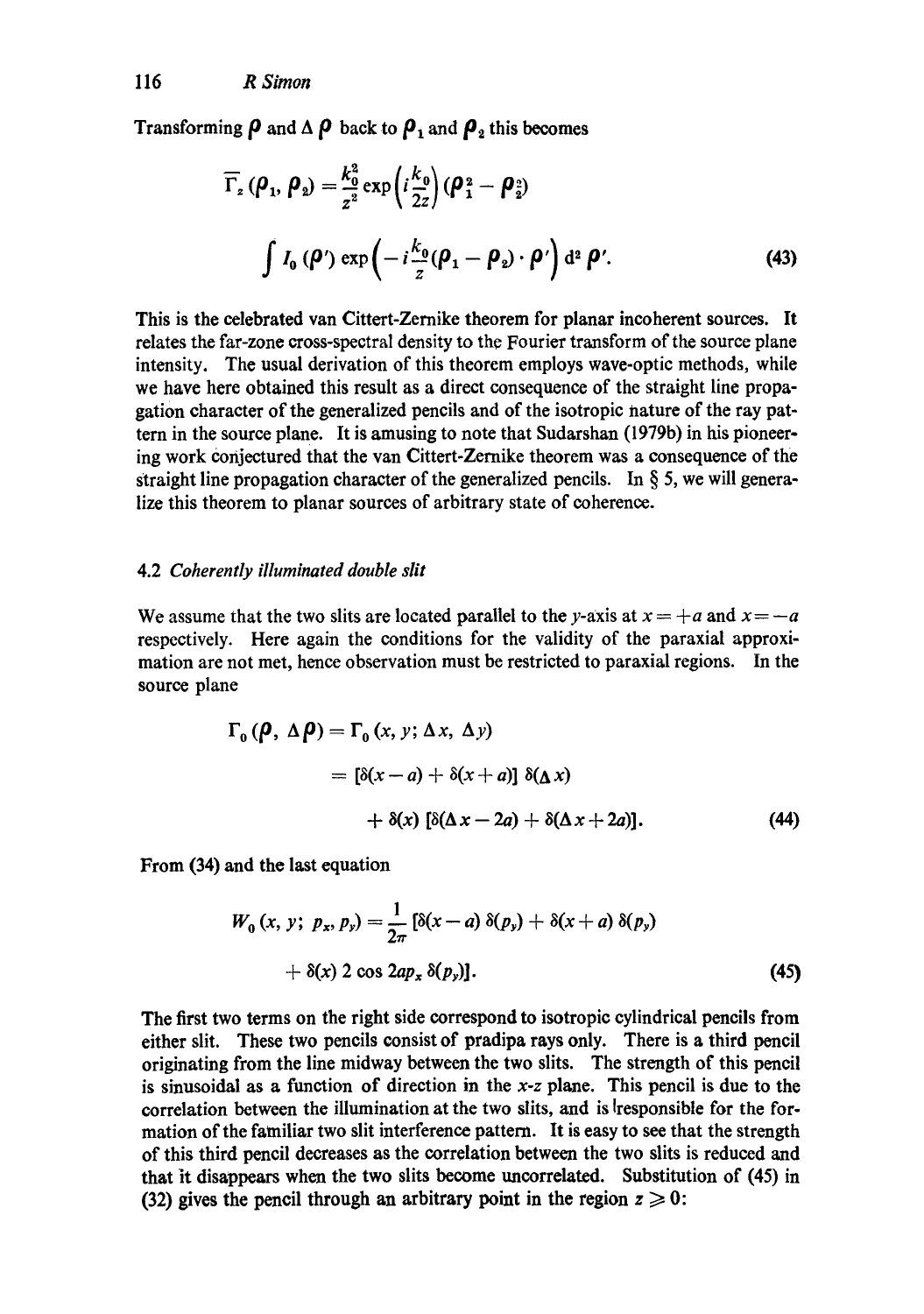$$
W(\mathbf{r}, \mathbf{p}) = \delta (p_z - k_0) \delta (p_y) \left[ \delta \left( x - \frac{p_x z}{k_0} - a \right) + \delta \left( x - \frac{p_x z}{k_0} + a \right) + \delta \left( x - \frac{p_x z}{k_0} \right) 2 \cos 2ap_x \right].
$$
 (46)

There is some similarity between this expression and the pencil corresponding to superposition of a pair of plane waves, namely (14). However, there are some essential differences: In the present case, the direction of the pencil at a point is a function of that point and the ray pattern has an inverse dependence on z through the factor  $z/k_0$ .

The intensity distribution corresponding to the pencil in (46) can be computed using (11):

$$
I(r) = \frac{k_0}{z} \left[ 2 + 2 \cos\left(\frac{2k_0 \, ax}{z}\right) \right]
$$

$$
= 4 \frac{k_0}{z} \cos^2\left(\frac{k_0 \, ax}{z}\right).
$$
(47)

This is the two-slit interference pattern well-known in elementary wave optics.

#### 4.3 *Coherently illuminated single slit*

We assume that the slit is of width 2a and occupies the region  $-a \le x \le a$  parallel to the y-axis, and that the slit is uniformly illuminated with coherent light. Thus

$$
\Gamma_0(x, y; \Delta x, \Delta y) = 2\pi.\,\text{rect}\left[\frac{\Delta x}{2(a-|x|)}\right]\text{rect}(x/a),\tag{48}
$$

where

rect 
$$
(x/a) = 1
$$
 if  $|x| \le a$   
= 0 otherwise. (49)

If the slit width a is large compared to  $k_0^{-1}$ , then the angular spectrum is narrow and the condition for the paraxiaI approximation is satisfied. Substitution of (48) in (34) results in

$$
W_0(x, y; p_x, p_y) = \frac{2 \sin \left[2 \left(a - \left| x \right| \right) p_x\right]}{p_x} \operatorname{rect}\left(\frac{x}{a}\right) \delta(p_y). \tag{50}
$$

The pencil pattern at each point x in the slit has a sine function dependence on  $p_x$ with a characteristic width  $1/(a - |x|)$  in  $p_x$ , hence the ray pattern at x has a characteristic angular width  $1/k_0[a-|x|]$ . When x is well inside the slit several wave lengths away from the edge, the ray pattern becomes narrow and needle-like aboat the  $z$ -direction. As x moves towards the edge, the ray pattern broadens. The pencil through every point consists of both pradipa rays and tamasic rays depending on  $p_{x}$ .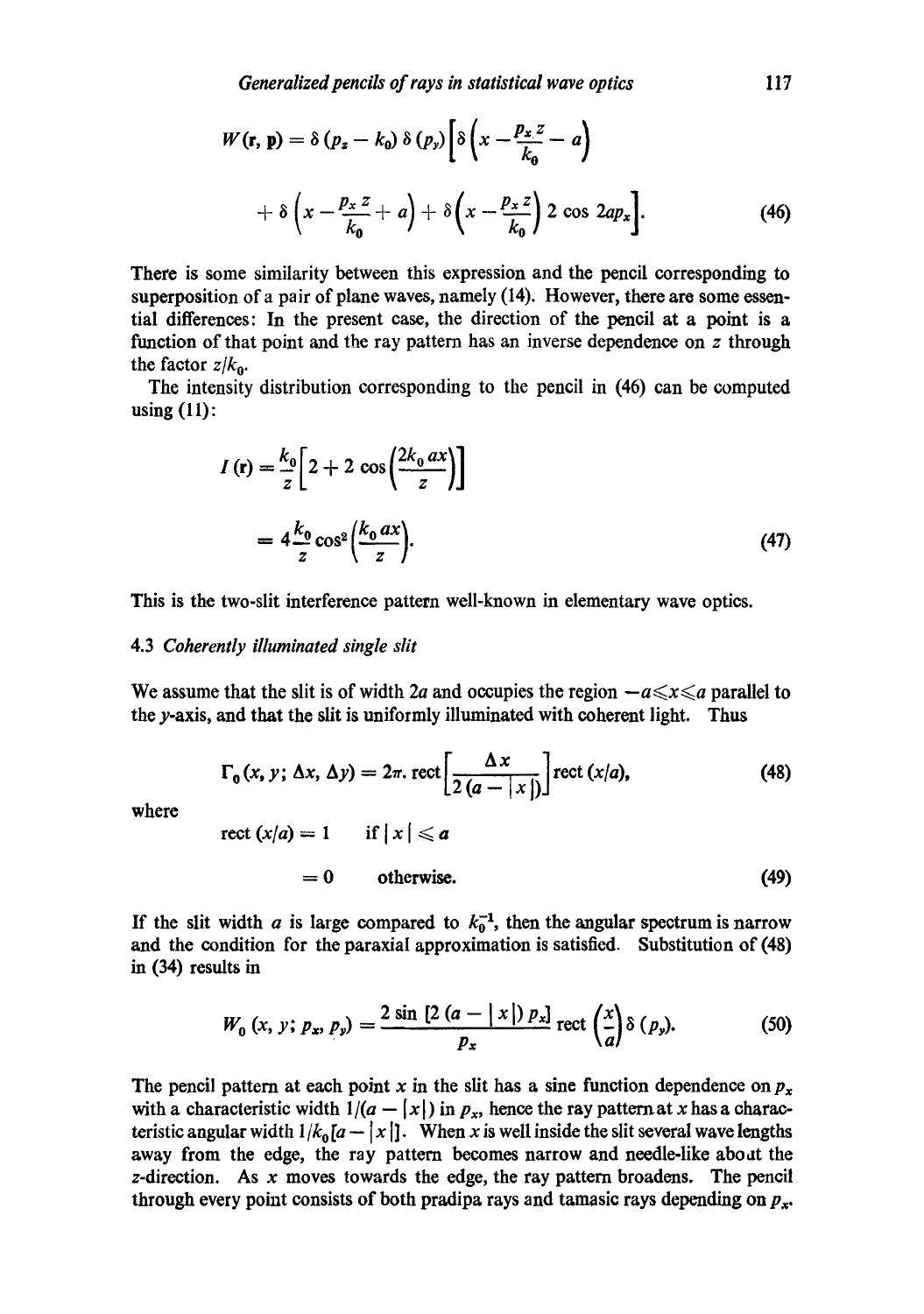The pencil through an arbitrary point in the region  $z>0$  can be constructed using (50) in  $(32)$ . It will be shown in the next section (cf.  $(73)$ ) that the pencils so constructed produce an intensity distribution in the far-zone which agrees with the well-known Fraunhofer diffraction pattern of a slit.

# 4.4 *Quasihomogeneous source*

Quasihomogeneous sources are model sources of great interest in radiometry with partially coherent sources (Carter and Wolf 1977; Collett and Wolf 1980). For these sources, the cross-spectral density in the source plane is separable in the form

$$
\Gamma_0(\boldsymbol{\rho}, \Delta \boldsymbol{\rho}) = I_0(\boldsymbol{\rho}) g_0(\Delta \boldsymbol{\rho}), \qquad (51)
$$

where  $I_0(\rho)$  is a slowly varying function compared to  $g_0$  ( $\Delta \rho$ ). For instance, if both  $I_0$  and  $g_0$  are Gaussian, we have a Gaussian-correlated Gaussian quasihomogeneous source. Clearly, the condition for the validity of the paraxial approximation is satisfied if the effective width of  $g_0$  is large compared to  $k_0^{-1}$ . From (34) we obtain for the present case

$$
W_0(\boldsymbol{\rho}, \mathbf{p}_1) = I_0(\boldsymbol{\rho}) \, \widetilde{\boldsymbol{g}}_0(\mathbf{p}_1), \tag{52}
$$

where  $\bar{g}_0$  is the Fourier transform of  $g_0$ . It is seen that the ray pattern is the same at every point in the source plane and is given by  $\tilde{g}_0$ . The strength of the ray pattern at  $\rho$  is given by  $I_0$  ( $\rho$ ) and is a slowly varying function of  $\rho$ . If  $g_0$  is such that its Fourier transform is a non-negative function, then the pencils will consist of pradipa rays only. This is the case for example when we have Gaussian correlation.

The pencils through an arbitrary point can be constructed using (52) in (32):

$$
W(r, p) = \delta (p_z - k_0) I_0 \left( \boldsymbol{\rho} - \frac{\mathbf{p}_1 z}{k_0} \right) \tilde{\mathbf{g}}_0 (\mathbf{p}_1). \tag{53}
$$

The right side of (53) ceases to be separable in the form of (52) and hence the field in an arbitrary *z*-plane, generated by a quasihomogeneous source in the plane  $z=0$ , ceases to be quasihomogeneous, except in the case when  $I_0(\boldsymbol{\rho})$  = constant.

# **5. Far zone and scaling**

Equation (34) expresses  $W_0(\rho, \mathbf{p}_1)$  as Fourier transform of  $\Gamma_0(\rho, \Delta \rho)$  with respect to  $\Delta \rho$ . Once  $W_0(\rho, \mathbf{p}_1)$  is known, substitution into (32) constructs the pencil through an arbitrary point. We examine the nature of the pencil in the far-zone and show that, as a consequence of the straight line propagation character of the pencils, the ray pattern in the far-zone exhibits an interesting radial scaling property. This scaling property leads to a natural generalization of the Fraunhofer range criterian to sources of arbitrary state of coherence. It also gives a natural generalization of the van Cittert-Zernike theorem. The well-known results of radiometry with partially coherent sources are shown to follow from this scaling behaviour.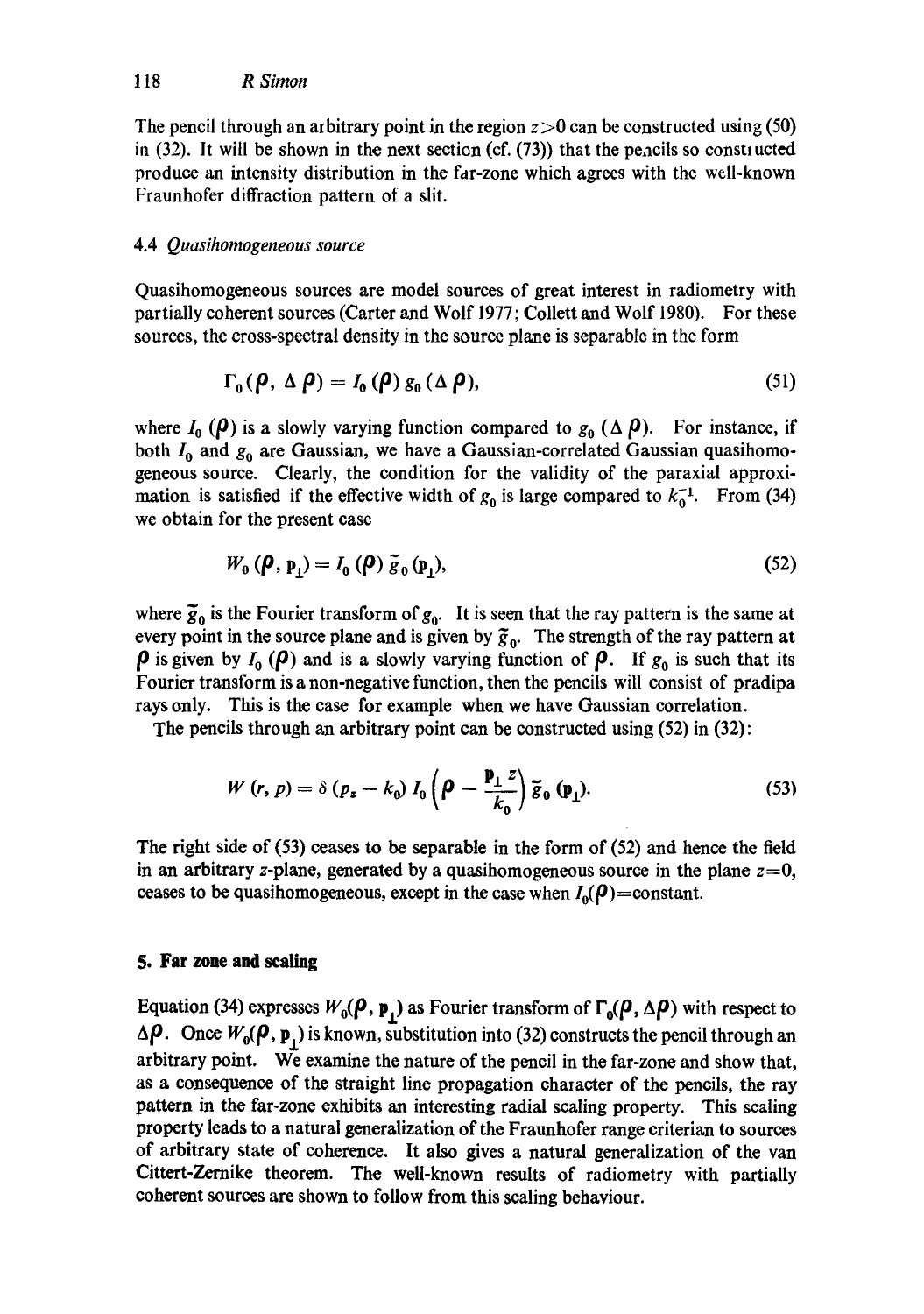The effective width of  $\Gamma_0(P, \Delta P)$  as a function of  $\Delta P$  cannot be greater than the source dimension or the transverse coherence length in the source plane, whichever is smaller. The smaller of these two lengths will be denoted by a characteristic length.  $\gamma$ . Then from the Fourier transform relationship in (34) it follows that the effective width of  $W_0(\rho, \mathbf{p}_1)$  as a function of  $\mathbf{p}_1$  cannot be less than  $1/\gamma$ . Equivalently, the effective angular width of the ray pattern at  $\rho$  in the source plane cannot be less than  $1/k_0y$ .

From the straight line propagation character of the pencil as shown by (32), it is clear that the angular width of the ray pattern at the point  $(\rho, z)$  cannot be greater than  $d/z$ , where d is the source dimension. The geometry is shown in figure 2. If at no point in the source plane  $W_0(\rho, \mathbf{p}_1)$  as a function of  $\mathbf{p}_1$  varies appreciably over this range, then we can replace  $\mathbf{p}_1$  in (32) by a typical value, namely  $\mathbf{p}_1^0 = \boldsymbol{\rho} k_0/z$ corresponding to the radial direction of  $(\rho, z)$  as shown in figure 2. Equation (32) now becomes

$$
W(\boldsymbol{\rho}, z; \mathbf{p}_1, p_z) \approx \delta (p_z - k_0) W_0 \left( \boldsymbol{\rho} - \frac{\mathbf{p}_1 z}{k_0}, \mathbf{p}_1^0 \right).
$$
 (54)

For this equation to be valid, the sufficient condition on z is easily seen to be

or

$$
d/z \ll 1/k_0 \gamma,
$$
  
\n
$$
d\gamma \ll z/k_0
$$
\n(55)

The right side of (54) has an interesting radial sealing property. To see this, we rewrite it as

$$
W(\boldsymbol{\rho}, z; \mathbf{p}_1, p_z) = \delta(p_z - k_0).
$$
\n
$$
W_0 \left[ \frac{z}{k_0} \left( \frac{k_0 \boldsymbol{\rho}}{z} - \mathbf{p}_1 \right), \mathbf{p}_1^0 \right]
$$
\n
$$
= \delta(p_z - k_0) W_0 \left[ \frac{z}{k_0} \left( \frac{k_0 \boldsymbol{\rho}}{z} - \mathbf{p}_1 \right), \frac{\boldsymbol{\rho}}{z} \right].
$$
\n(56)

Figure 2. Geometry for the scaling behaviour.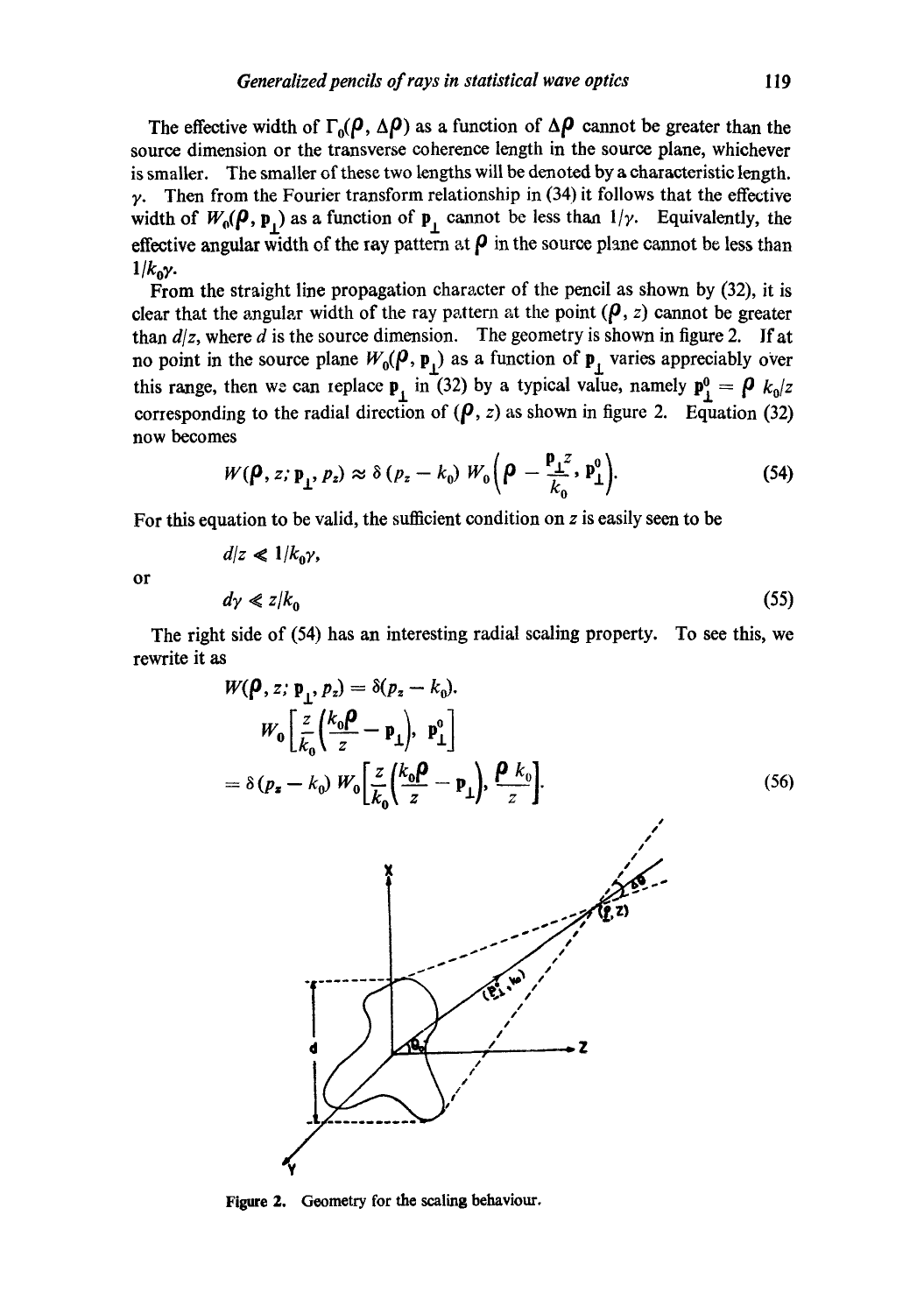This means that in the far-zone as the point of observation is moved along a radial line  $\rho/z =$  constant the ray pattern scales retaining its functional form, the scale factor being  $z/k_0$ . It should be noted that this scaling behaviour is again a direct consequence of the rectilinear propagation of the pencils. This property of the ray pattern in the far-zone has several interesting consequences.

We can use this scaling to identify the far-zone. Then (55) gives the far-zone range criterion. For fully coherent sources  $y=d$ , and (55) becomes

$$
d^2 \ll z/k_0 \tag{57}
$$

which is the usual Fraunhofer range criterion for coherent sources. Thus (55) becomes the natural generalization of this criterion to sources of arbitrary state of coherence. Equation (55) implies that as the source becomes more and more incoherant, the far-zone comes closer and closer to the source. For incoherent sources (thermal source)  $\gamma \approx k_0^{-1}$ , and the far-zone range criterion becomes

$$
d \blacktriangleleft z, \tag{58}
$$

Using wave optic methods Leader (1978) has derived the far-zone range criterion for quasi homogeneous Sources, and our result, namely (55), agrees with his result for such sources. However, we have obtained this result as a general condition for the scaling behaviour, and we have not placed any quasi-homogeneity restriction on the source.

As another consequence of the scaling of the ray pattern in the far-zone, we derive a generalization of the van Cittert-Zcrnike theorem to planar sources of arbitrary state of coherence. We start with substitution of (36) in (38):

$$
\Gamma_z(\boldsymbol{\rho}, \Delta \boldsymbol{\rho}) = \int W_0 \left( \boldsymbol{\rho} - \frac{\mathbf{p}_\perp z}{k_0}, \mathbf{p}_\perp^0 \right) \exp \left( i \, \mathbf{p}_\perp \cdot \Delta \boldsymbol{\rho} \right) d^2 \, \mathbf{p}_\perp, \tag{59}
$$

where we have assumed that we are in the scaling region. Introducing the change of integration variable

$$
\boldsymbol{\rho}' = \boldsymbol{\rho} - \frac{\mathbf{p}_\perp z}{k_0},\tag{60}
$$

(59) becomes

$$
\Gamma_z(\boldsymbol{\rho}, \Delta \boldsymbol{\rho}) = \frac{k_0^2}{z^2} \exp\left(i \frac{k_0}{z} \boldsymbol{\rho} \cdot \Delta \boldsymbol{\rho}\right) \int W_0(\boldsymbol{\rho}', \mathbf{p}_\perp^0) \cdot \exp\left(-i \frac{k_0}{z} \boldsymbol{\rho}' \cdot \Delta \boldsymbol{\rho}\right) d^2 \boldsymbol{\rho}'. \tag{61}
$$

After a transformation from  $\rho$  and  $\Delta \rho$  to  $\rho_1$  and  $\rho_2$ , the last equation becomes

$$
\overline{\Gamma}_z \left( \boldsymbol{\rho}_1, \boldsymbol{\rho}_2 \right) = \frac{k_0^2}{z^2} \exp \left[ i \frac{k_0}{2z} \left( \boldsymbol{\rho}_1^2 - \boldsymbol{\rho}_2^2 \right) \right]
$$
\n
$$
\int W_0 \left( \boldsymbol{\rho}', \frac{\mathbf{p}_{11}^0 + \mathbf{p}_{12}^0}{2} \right) \exp \left[ -i \left( \mathbf{p}_{11}^0 - \mathbf{p}_{12}^0 \right) \cdot \boldsymbol{\rho}' \right] d^2 \boldsymbol{\rho}', \tag{62}
$$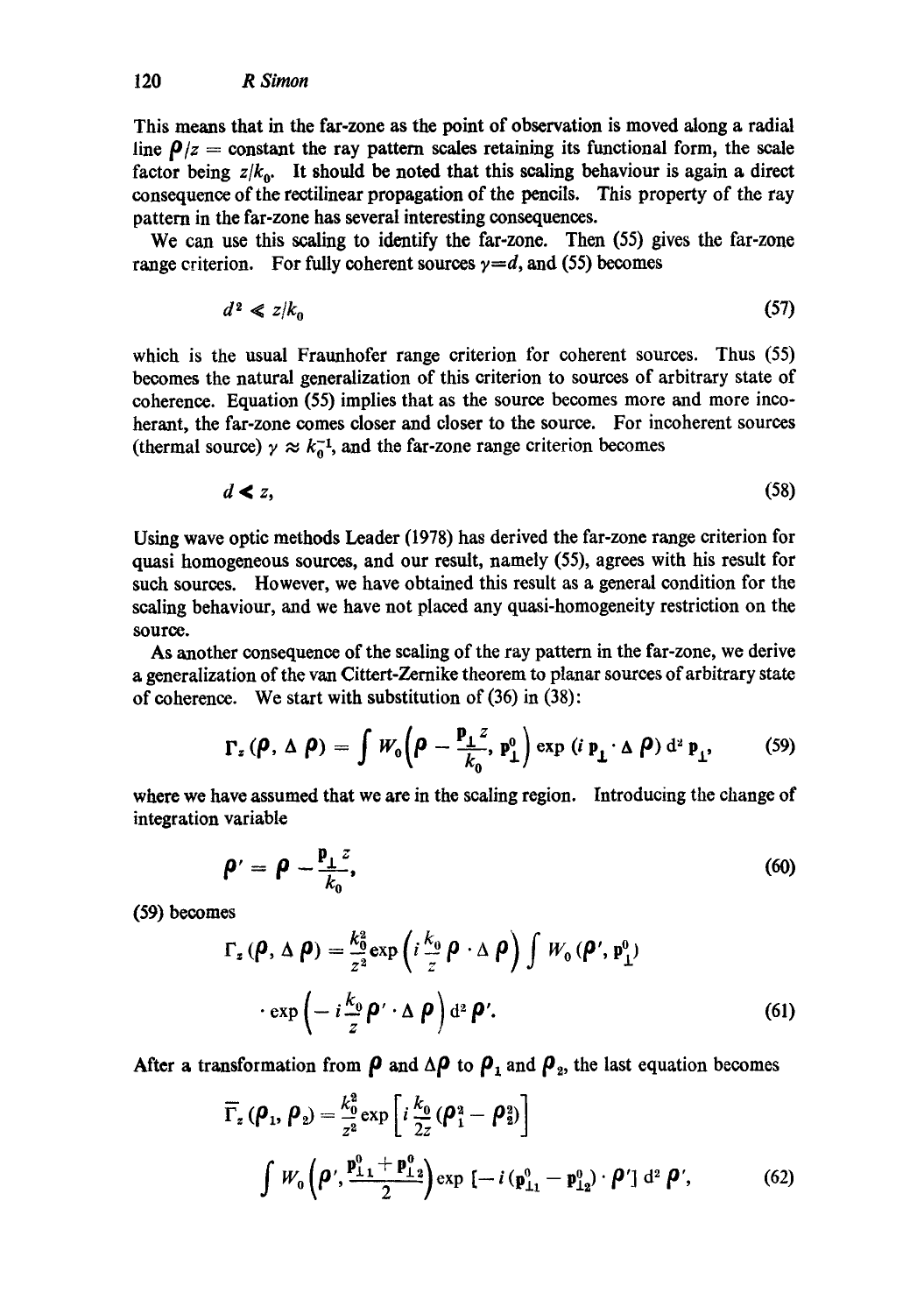where we have defined

$$
\mathbf{p}_{1i}^0 = \boldsymbol{\rho}_i \frac{k_0}{z}, \qquad i = 1, 2.
$$
 (63)

Equation (62) is a generalization of the van Cittert--Zernike theorem and applies to every planar source. It agrees with the result of Wolf and Carter (1976) derived by a different procedure. Here we have obtained this generalized van Cittert-Zerniek theorem as a direct consequence of the far-zone scaling of the ray pattern which in turn is a consequence of the rectilineaz propagation of the pencils.

Classical radiometry deals with far-zone properties of fields generated by incoherent sources. Recently there has been enormous interest in the far-zone fields produced by sources of arbitrary state of coherence (Wolf 1978, Baltes *et al* 1978), and many useful results have been established. Since the far-zone properties of the field are contained in the scaling behaviour, these now well-known results can be more easily deduced from the scaling property, thus giving a geometric picture of these results. We will consider only a few of these results for illustration.

We start by computing the intensity distribution in the scaling region. Substituting  $\Delta \rho = 0$  in (61) one obtains

$$
I(\boldsymbol{\rho}, z) = \frac{k_0^2}{z^2} W_0(\boldsymbol{\rho}', \mathbf{p}_\perp^0) d^2 \boldsymbol{\rho}', \qquad (64)
$$

where  $p_i^0 = \rho \stackrel{A_0}{=} 0$ . (65)

z Equation (64) is a useful result; it explains the inverse square-law radial scaling of

the intensity distribution in the far-zone. The far-zone angular distribution of the Intensity is called the radiant intensity and is defined as

$$
J(\boldsymbol{\rho}|z) = \underset{z \to \infty}{\text{Lt}} \, z^2 \, I(\boldsymbol{\rho}, z). \tag{66}
$$

From (64) we obtain for the radiant intensity

$$
J(\boldsymbol{\rho}/z) = k_0^2 \int W_0(\boldsymbol{\rho}', (\mathbf{p}_1^0) \, \mathrm{d}^2 \, \boldsymbol{\rho}'. \tag{67}
$$

The right side is positive definite for it is the diagonal element of  $\overline{A}(q_1, q_2)$ . It is interesting to note that each point in source emits either pradipa, or tamasic ray in direction  $\rho/z$ , but they will all definitely add up to a positive radiant intensity!

From (34) we have

$$
\int W_0 (\boldsymbol{\rho}', \mathbf{p}_1^0) d^2 \boldsymbol{\rho}' = \frac{1}{4\pi^2} \int \left[ \int \overline{\Gamma} \left( \boldsymbol{\rho}' + \frac{\boldsymbol{\sigma}}{2}, \boldsymbol{\rho}' - \frac{\boldsymbol{\sigma}}{2} \right) d^2 \boldsymbol{\rho}' \right]
$$
  
exp  $(-i \mathbf{p}_1^0, \boldsymbol{\sigma}) d^2 \boldsymbol{\sigma}$ . (68)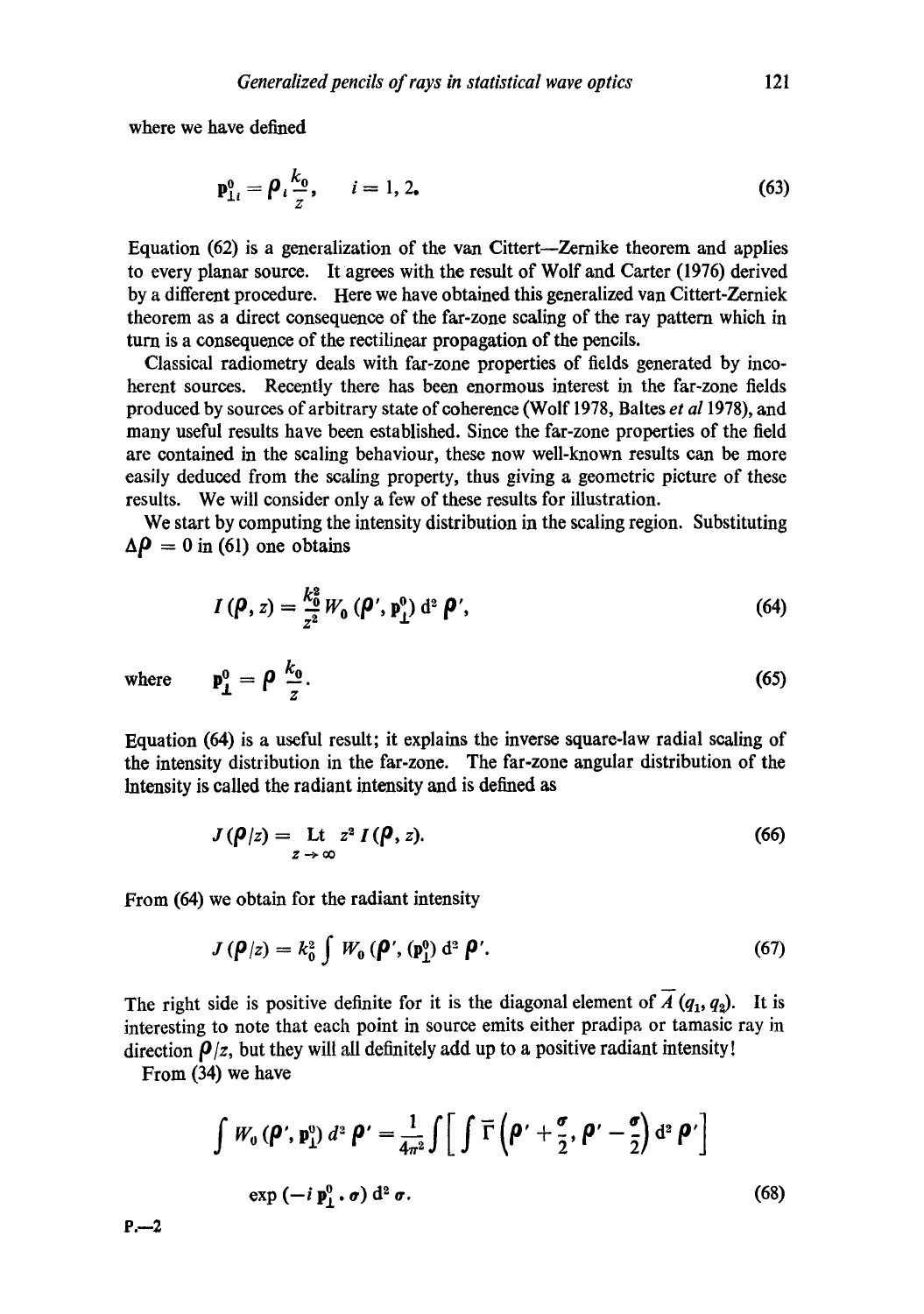122 *R Simon* 

If we define

$$
F(\sigma) = \int \overline{\Gamma}\left(\boldsymbol{\rho}' + \frac{\sigma}{2}, \boldsymbol{\rho}' - \frac{\sigma}{2}\right) d^2 \boldsymbol{\rho}', \qquad (69)
$$

it follows from (67) and (68) that all sources having the same  $F(\sigma)$  have the same farzone intensity distribution. This is the well-known equivalence theorem of Collett and Wolf (1979).

If  $\overline{\Gamma}_0$  is of the special form

$$
\Gamma_0 (\rho_1, \rho_2) = [I_0 (\rho_1)]^{1/2} [I_0 (\rho_2)]^{1/2} g_0 (\rho_1 - \rho_2), \qquad (70)
$$

then we have a Schell-model source (Schell 1961), which has recently attracted much interest. Defining the source amplitude auto-correlation function as

$$
C_I(\sigma) = \int \left[I_0\left(\boldsymbol{\rho} + \frac{\sigma}{2}\right)\right]^{1/2} \left[I_0\left(\boldsymbol{\rho} - \frac{\sigma}{2}\right)\right]^{1/2} d^2 \boldsymbol{\rho}, \qquad (71)
$$

and using (68) and (67) one obtains for Schdl-model sources

$$
I(\boldsymbol{\rho}, z) = \frac{k_0^2}{4\pi^2 z^2} \int C_I(\boldsymbol{\sigma}) g_0(\boldsymbol{\sigma}) \exp\left(-i\frac{k_0}{z}\boldsymbol{\rho} \cdot \boldsymbol{\sigma}\right) d^2 \boldsymbol{\sigma}.
$$
 (72)

This is Schell's Fourier transform theorem.

The results contained in (64) through (72) are well-known results of radiometry with partially coherant sources. Here they are shown to be consequences of the scaling property.

If the source dimension is finite in the x-direction and infinite in the y-direction, the far-zone range criterion can be satisfied for the x-dimension only, and consequently, the scaling property of the pencils can be realised for the  $p_x$  dependence only. In such cases  $p_1^0$  in (54) and the subsequent equations should be replaced by  $(p_x^0, p_y)$ . Consequently, the change of integration variable from  $\mathbf{p}_1$  to  $\boldsymbol{\beta}'$  can be effected for the x-component only. For instance (64) will become

$$
I(\boldsymbol{\rho}, z) = \frac{k_0}{z} \int W_0 \left( x', y - \frac{p_y z}{k_0} ; p_x^0, p_y \right) dx' dp_y, \qquad (64')
$$

where

$$
p_x^0 = x k_0/z. \tag{65'}
$$

As an interesting application of (64'), we compute the far-zone intensity due to the pencils of the single slit case. Substituting (50) in (64') one obtains

$$
I(\boldsymbol{\rho}, z) = \frac{k_0}{z} \int 2 \sin \left[ \frac{2 (a - |x_i|) p_x^0}{p_x^0} \right] \cdot \text{rect}\left(\frac{x_i}{a}\right) \delta(p_y) dx_i dp_y
$$
  
=  $\frac{k_0}{z} 4 \left( \frac{\sin ap_x^0}{p_x^0} \right)^2$ . (73)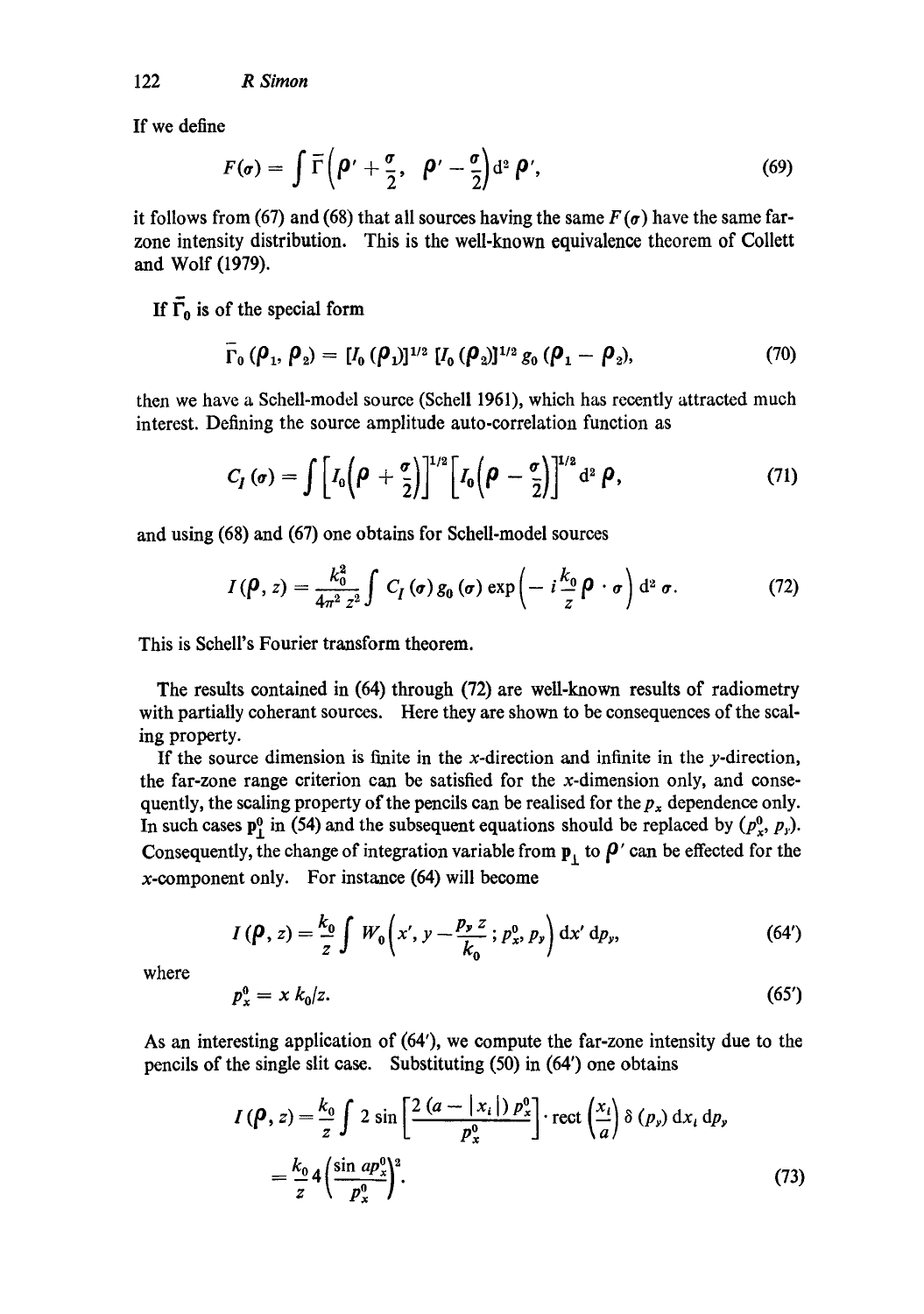This is the well-known Fraunhofer diffraction pattern due to a coherently-iUuminated slit.

# **6. Conclusions**

The present formalism gives an elegant geometrical picture of wave optics through the generalized pencils. The paraxial approximation used greatly simplifies the computation of the pencils, while retaining the rectilinear propagation character of the exact pencils. It should be emphasised that the results derived in the present paper depend on the rectilinear propagation character of the pencils in an essential way.

The pencils under the paraxial approximation do not respect the dispersion restriction, namely (19). This, however, does not pose any serious problem (Sudarshan 1980).

The description in terms of the generalized pencils has the advantage of possessing the simplicities of geometrical optics, while staying exact in principle. It treats coherent, incoherent and partially coherent wave fields on the same footing. In this paper we have studied many familiar situations in this new language so as to gain experience with the formalism and illuminate earlier results from a new point of view. It is further hoped that the present approach has a pedagogic advantage.

We have also used the present formalism to study the focussing of partially coherent fields and polarization in scattering. We intend to report these results in a subsequent paper.

## **Acknowledgements**

It is a pleasure to thank Prof. N Mukunda for many useful discussions during the entire course of the work reported in this paper. The author thanks Prof. E C G Sudarshan for benefit of discussions on the generalized pencils of rays. A helpful communication from Prof. E Wolf is gratefully acknowledged.

## **References**

Baltes H P, Geist J and Walther A 1978 in *Inverse source problems in optics* (ed.) H P Baltes (Berlin : Springer-Verlag) Ch. 5

Bastiaans M J 1978 *Opt. Commun.* 25 26

- Bastiaans M J 1979 *J. Opt. Soc. Am.* 69 1710
- Beran M J and Parrent G B 1964 *Theory of partial coherence* (New Jersey: Prentice Hall).
- Born M and Wolf E 1970 *Principles of optics,* 4th ed. (London: Pergamon Press) Ch. 10

Carter W H and Wolf E 1977 *J. Opt. Soc. Am.* 67 785

Chandrasekhar S 1950 *Radiative transfer* (New York: Dover)

Collett E, Foley J T and Wolf E 1977 *J. Opt. Soc. Am.* 67 465

- Collett E and Wolf E 1979 *J. Opt. Soc. Am.* 69 942
- CoUett E and Wolf E 1980 *Opt. Commun.* 32 27

Fantc R L 1981 *J. Opt. Soc. Am.* 71 460

Klauder J R and Sudarshan E C G 1968 *Fundamentals ofquantam optlcs(New* York: W. A. Benjamin), **Ch. 1**